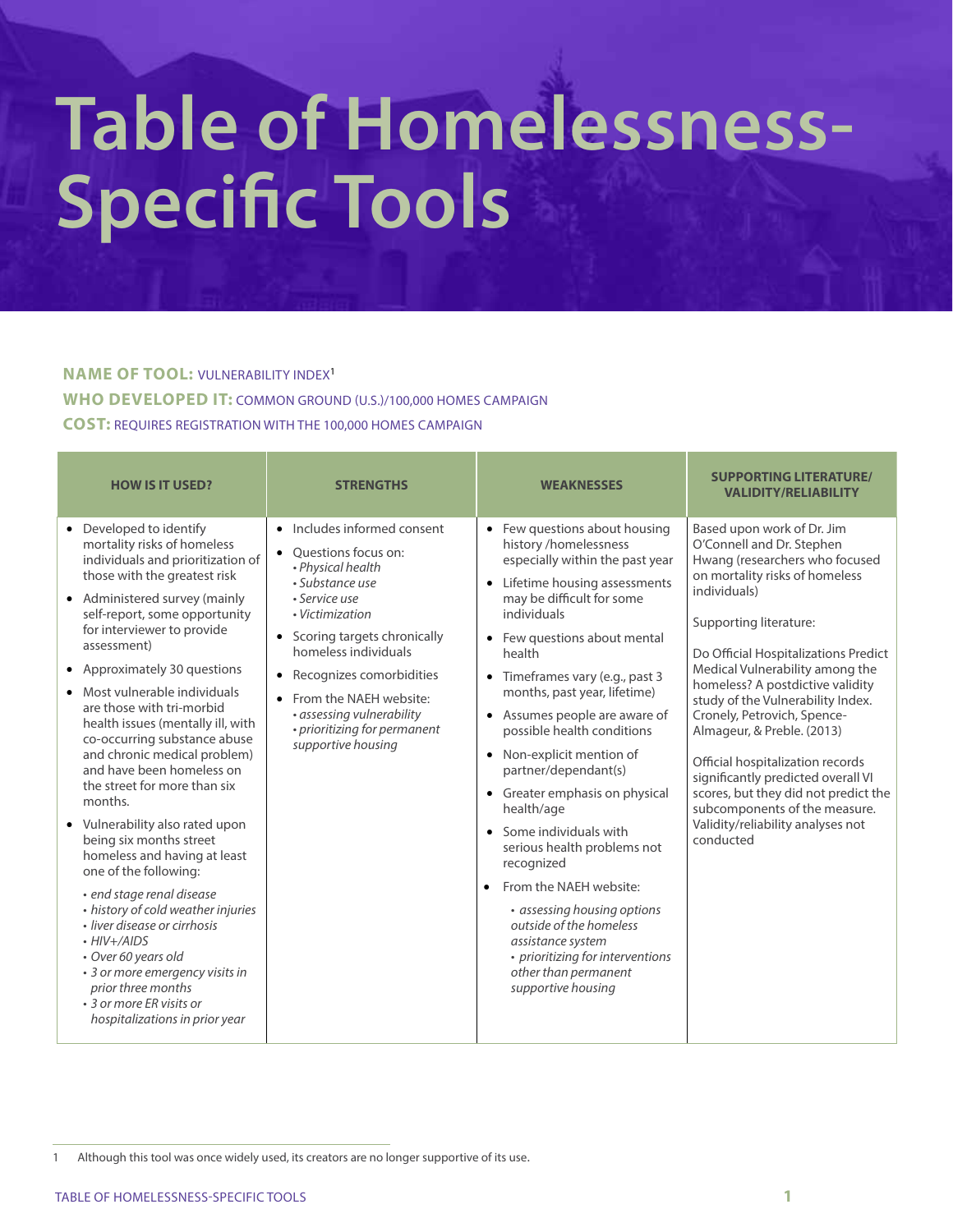### **NAME OF TOOL:** REHOUSING, TRIAGE, AND ASSESSMENT SURVEY **WHO DEVELOPED IT:** CALGARY HOMELESS FOUNDATION (CANADA)

#### **COST:** APPEARS TO BE FREE?

A TOOLKIT WAS DEVELOPED THROUGH A GRANT FROM HPS IN 2009

| <b>HOW IS IT USED?</b>                                                                                                                                                                                                                                                                                                                                                                                                                                                                                                                                                                                                                                                                                                                                                                                                                                                                                 | <b>STRENGTHS</b>                                                                                                                                                                                                                                                                                                                                                                                                                                                                                  | <b>WEAKNESSES</b>                                                                                                                                                                                                                                                                                                                                | <b>SUPPORTING LITERATURE/</b><br><b>VALIDITY/RELIABILITY</b>                                                                                                                                                                                                                                                                                                                                                         |
|--------------------------------------------------------------------------------------------------------------------------------------------------------------------------------------------------------------------------------------------------------------------------------------------------------------------------------------------------------------------------------------------------------------------------------------------------------------------------------------------------------------------------------------------------------------------------------------------------------------------------------------------------------------------------------------------------------------------------------------------------------------------------------------------------------------------------------------------------------------------------------------------------------|---------------------------------------------------------------------------------------------------------------------------------------------------------------------------------------------------------------------------------------------------------------------------------------------------------------------------------------------------------------------------------------------------------------------------------------------------------------------------------------------------|--------------------------------------------------------------------------------------------------------------------------------------------------------------------------------------------------------------------------------------------------------------------------------------------------------------------------------------------------|----------------------------------------------------------------------------------------------------------------------------------------------------------------------------------------------------------------------------------------------------------------------------------------------------------------------------------------------------------------------------------------------------------------------|
| • Used to assess the health and<br>vulnerability of homeless<br>people.<br>Helps to prioritize and match<br>$\bullet$<br>resources with client needs.<br>• Adapted from the Vulnerability<br>Index to fit Canadian context<br>• Survey<br>• Approximately 45 questions<br>Most vulnerable individuals<br>are those with tri-morbid<br>health issues (mentally ill, with<br>co-occurring substance abuse<br>and chronic medical problem)<br>and has been homeless on<br>the street for more than six<br>months.<br>• Vulnerability also rated upon<br>being six months street<br>homeless and having at least<br>one of the following:<br>· end stage renal disease<br>• history of cold weather injuries<br>· liver disease or cirrhosis<br>$-HIV+/AIDS$<br>• Over 60 years old<br>• 3 or more emergency visits in<br>prior three months<br>• 3 or more ER visits or<br>hospitalizations in prior year | Includes informed consent<br>$\bullet$<br>Chronic homeless definition<br>$\bullet$<br>has longer criteria for being<br>defined as chronic (1 year<br>compared to 180 days), but<br>includes episodic users (4 or<br>more episodes in the past 3<br>years)<br>Demographic indicators<br>$\bullet$<br>include questions about<br>Aboriginal identity<br>Includes questions about<br>$\bullet$<br>housing preferences, including<br>qualitative components<br>Expands health conditions<br>auestions | • More in-depth housing<br>questions, but focuses on life<br>histories<br>• Lifetime housing assessments<br>may be difficult for some<br>individuals<br>• Few questions about mental<br>health<br>Timeframes vary<br>$\bullet$<br>Assumes people are aware of<br>possible health conditions<br>Neglects social support<br>$\bullet$<br>questions | Based upon work of Dr. Jim<br>O'Connell and Dr. Stephen<br>Hwang (researchers who focused<br>on mortality risks of homeless<br>individuals and whose work<br>influenced the development of the<br>Vulnerability Index)<br>Community consultations resulted<br>in adaptation of scale to reflect<br>Canadian context.<br>Consultations with homeless<br>individuals were conducted<br>No formal evaluations completed |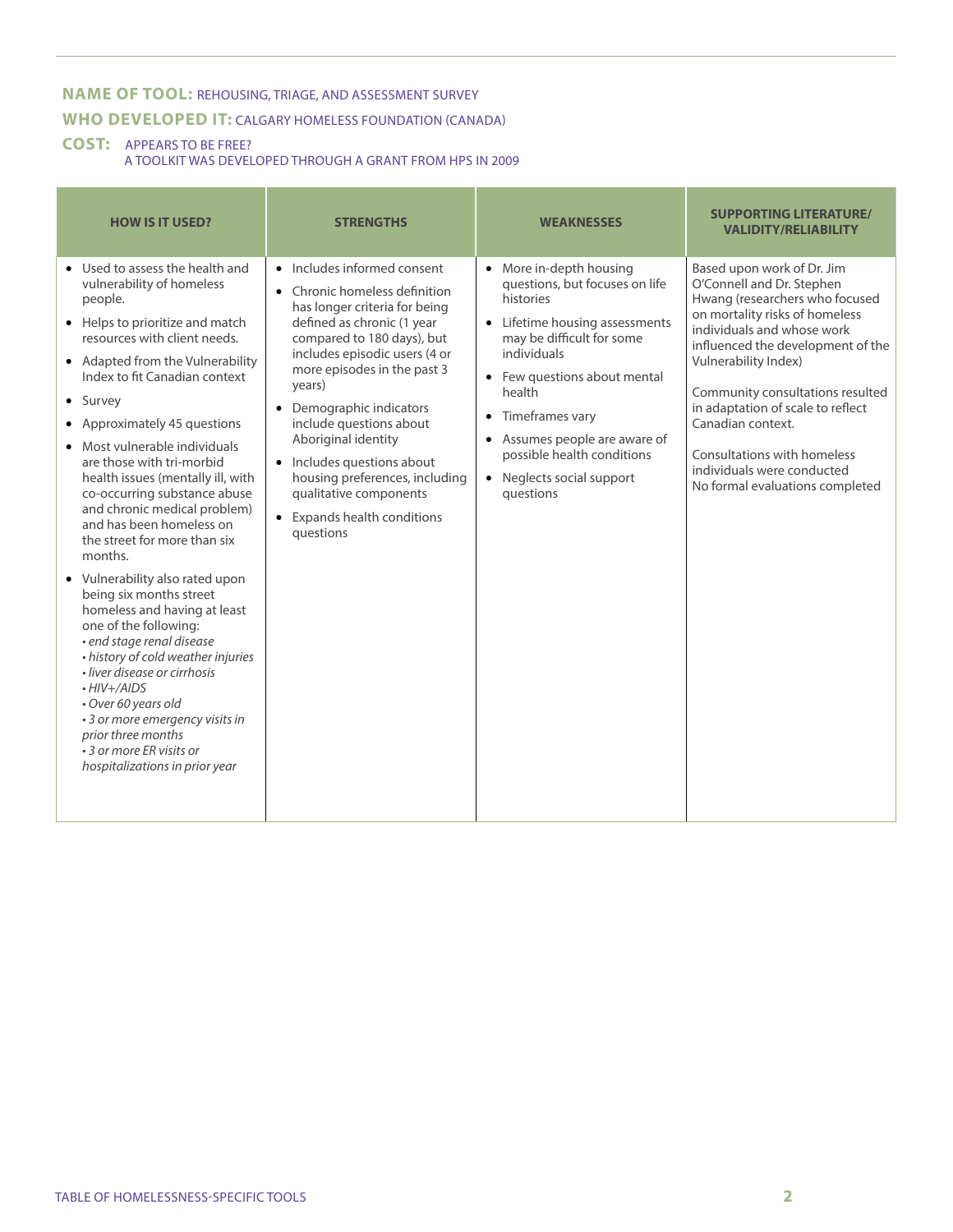# **NAME OF TOOL: VI-SPDAT (VERSION 1)<sup>2</sup> WHO DEVELOPED IT:** ORGCODE (CANADA) & COMMUNITY SOLUTIONS (UNITED STATES)

#### **COST:** NO COST

| <b>HOW IS IT USED?</b>                                                                                                                                                                                                                                                                                                                                                                                                                                                                                                                                                                                                                                                                                                                                                                                                                                                                                                                                                                                                          | <b>STRENGTHS</b>                                                                                                                                                                                                                                                                                                                                                                                                                                                                                                                                                                                                                                                                                                                                                                                                                  | <b>WEAKNESSES</b>                                                                                                                                                                                                                                                                                                                                                                                                                                                                                                                                                                                                                                                                                                       | <b>SUPPORTING LITERATURE/</b><br><b>VALIDITY/RELIABILITY</b>                                                                                                                                                                                                                       |
|---------------------------------------------------------------------------------------------------------------------------------------------------------------------------------------------------------------------------------------------------------------------------------------------------------------------------------------------------------------------------------------------------------------------------------------------------------------------------------------------------------------------------------------------------------------------------------------------------------------------------------------------------------------------------------------------------------------------------------------------------------------------------------------------------------------------------------------------------------------------------------------------------------------------------------------------------------------------------------------------------------------------------------|-----------------------------------------------------------------------------------------------------------------------------------------------------------------------------------------------------------------------------------------------------------------------------------------------------------------------------------------------------------------------------------------------------------------------------------------------------------------------------------------------------------------------------------------------------------------------------------------------------------------------------------------------------------------------------------------------------------------------------------------------------------------------------------------------------------------------------------|-------------------------------------------------------------------------------------------------------------------------------------------------------------------------------------------------------------------------------------------------------------------------------------------------------------------------------------------------------------------------------------------------------------------------------------------------------------------------------------------------------------------------------------------------------------------------------------------------------------------------------------------------------------------------------------------------------------------------|------------------------------------------------------------------------------------------------------------------------------------------------------------------------------------------------------------------------------------------------------------------------------------|
| • A triage tool that is designed<br>to quickly assess the health<br>and social service needs of<br>homeless persons and match<br>them with appropriate support<br>and housing interventions<br>• Administered survey (mainly<br>self-report, some opportunity<br>for interviewer to provide<br>assessment)<br>• Widely used throughout<br>Canada and the United States<br>50 questions in 4 domains<br>• The demographic section<br>is left intentionally short so<br>communities can include their<br>own demographic questions<br>relevant to their own contexts<br>• Total scores range from 0 to 20.<br>Each domain has a subtotal.<br>• A score of 10 or greater<br>indicates individual is<br>recommended for a Permanent<br>Supportive Housing/Housing<br><b>First Assessment</b><br>• A score of 5-9 indicates<br>individual is recommended<br>for a Rapid Re-Housing<br>Assessment<br>$\bullet$ A score of 0-4 indicates<br>individuals is not<br>recommended for a Housing<br>and Support Assessment at<br>this time. | • Requires consent<br>Homelessness criteria includes<br>chronic and episodic, albeit<br>with different limits than HPS<br>(2 years cumulatively homeless<br>in lifetime and/or 4 or more<br>episodes of homelessness in<br>lifetime)<br>• Included in information<br>systems (i.e., HIFIS)<br>• Ouestions focus on:<br>• Physical health<br>• Substance use<br>· Service use (health, legal)<br>• Victimization<br>• Risk behaviours<br>$\cdot$ Income<br>• Social Support<br>• Expanded section on mental<br>health<br>$\cdot$ Trauma<br>• Ability for interviewer to<br>provide some assessment<br>• Evaluations have been<br>conducted on the tool<br>• From the NAEH website:<br>· assessing vulnerability<br>· assessing service needs<br>• prioritizing for permanent<br>supportive housing<br>· evaluating client progress | • Lifetime housing assessments<br>may be difficult for some<br>individuals<br>• Demographic section could<br>be enhanced, however this<br>information is often collected<br>through HMIS or HIFIS<br>• Some questions awkwardly<br>worded (Do you have any<br>friends, family, or other people<br>in your life out of convenience<br>or necessity, but you do not<br>like their company?)<br>• Scoring is deficit-based; lack of<br>emphasis on the strengths of<br>the individuals being surveyed<br>• From the NAEH website:<br>• assessing housing options<br>outside of the homeless<br>assistance system<br>· includes questions not<br>necessary to determine what<br>kind of assistance a person will<br>receive | Consultations have been<br>conducted with individuals with<br>lived experience, practitioners, and<br>experts.<br>Although research has tested<br>some of the psychometric<br>properties of the SPDAT, there is<br>no reliability or validity data on the<br>VI-SPDAT (version 1). |

<sup>2</sup> Although the VI-SPDAT (version 1) is still available online, the creators of the tool recommend the use of VI-SPDAT (version 2)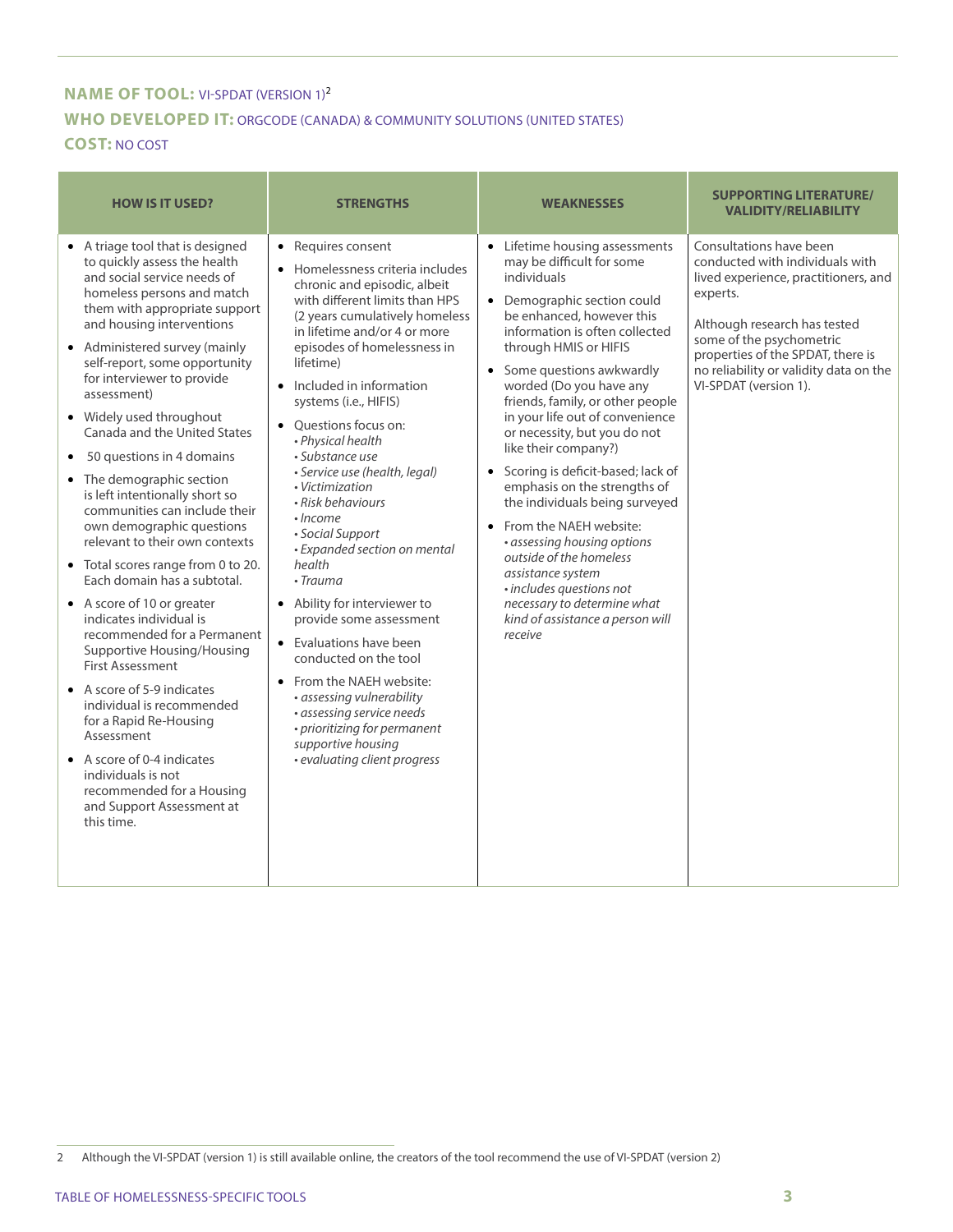#### **NAME OF TOOL:** VI-SPDAT (VERSION 2)

#### **WHO DEVELOPED IT:** ORGCODE (CANADA) & COMMUNITY SOLUTIONS (UNITED STATES)

#### **COST:** FREE. TRAINING AVAILABLE ONLINE.

| <b>HOW IS IT USED?</b>                                                                                                                                                                                                                                                                                                                                                                                                                                                                                                                                                                                                                                                                                                                                                                                                                                                                                                                                                                                                                                                                                                                                                                     | <b>STRENGTHS</b>                                                                                                                                                                                                                                                                                                                                                                                                                                                                                                                                                                                                                                                                                                                                                                                                                                                                                                                                                                                                                                                                                                                                                                                                                                                                                                                                                                                                                                                                                                 | <b>WEAKNESSES</b>                                                                                                                                                                                                                                                                                                                                                                                                            | <b>SUPPORTING LITERATURE/</b><br><b>VALIDITY/RELIABILITY</b>                                                                                                                                                                                                                       |
|--------------------------------------------------------------------------------------------------------------------------------------------------------------------------------------------------------------------------------------------------------------------------------------------------------------------------------------------------------------------------------------------------------------------------------------------------------------------------------------------------------------------------------------------------------------------------------------------------------------------------------------------------------------------------------------------------------------------------------------------------------------------------------------------------------------------------------------------------------------------------------------------------------------------------------------------------------------------------------------------------------------------------------------------------------------------------------------------------------------------------------------------------------------------------------------------|------------------------------------------------------------------------------------------------------------------------------------------------------------------------------------------------------------------------------------------------------------------------------------------------------------------------------------------------------------------------------------------------------------------------------------------------------------------------------------------------------------------------------------------------------------------------------------------------------------------------------------------------------------------------------------------------------------------------------------------------------------------------------------------------------------------------------------------------------------------------------------------------------------------------------------------------------------------------------------------------------------------------------------------------------------------------------------------------------------------------------------------------------------------------------------------------------------------------------------------------------------------------------------------------------------------------------------------------------------------------------------------------------------------------------------------------------------------------------------------------------------------|------------------------------------------------------------------------------------------------------------------------------------------------------------------------------------------------------------------------------------------------------------------------------------------------------------------------------------------------------------------------------------------------------------------------------|------------------------------------------------------------------------------------------------------------------------------------------------------------------------------------------------------------------------------------------------------------------------------------|
| • A triage tool that is designed<br>to quickly assess the health<br>and social service needs of<br>homeless persons and match<br>them with appropriate support<br>and housing interventions<br>• Widely used throughout<br>Canada and the United States<br>• Administered survey (all self-<br>report; no longer includes<br>observations from interviewer)<br>• Includes 27 questions in 4<br>domains (History of Housing<br>& Homelessness; Risks;<br>Socialization & Daily Functions;<br>Wellness)<br>• The demographic section<br>is left intentionally short so<br>communities can include their<br>own demographic questions<br>relevant to their own contexts<br>• Scored out 17<br>• Total scores range from 0 to 17<br>(reduced from a high score of<br>20 in version 1). Each domain<br>has a subtotal.<br>• A score of 8 or greater indicates<br>individual is recommended<br>for a Permanent Supportive<br>Housing/Housing First<br>Assessment<br>• A score of 4-7 indicates<br>individual is recommended<br>for a Rapid Re-Housing<br>Assessment<br>• A score of 0-3 indicates<br>individuals are not<br>recommended for a Housing<br>and Support Assessment at<br>this time. | • Builds on the first version of<br>the VI-SPDAT<br>• Reduced the number of<br>questions asked in version 1 of<br>the VI-SPDAT<br>• Included in information<br>systems (i.e., HIFIS)<br>• Requires consent<br>• Questions focus on:<br>Service use (health, legal)<br>a)<br>Risk of harm<br>b)<br>Legal issues<br>C)<br>Risk of exploitation<br>d)<br>Money management<br>e)<br>f)<br>Meaningful daily<br><i>activities</i><br>Self-care<br>g)<br>Social relationships<br>h)<br>Physical health<br>i)<br>j)<br>Mental health<br>Substance use<br>k)<br><b>Trauma</b><br>$\left  \right $<br>• Reduced focus on physical<br>health<br>• Some questions focus on how<br>health and/or trauma impact<br>housing losses<br>• Tool was updated based<br>upon feedback from funders,<br>policy makers, frontline staff,<br>and individuals with lived<br>experience<br>• Personal communication<br>supplied by Community<br>Solutions from the Department<br>of Housing and Urban<br>Development from the HUD<br>exchange in response to a<br>question:<br>• "While HUD requires that CoCs<br>(Continuum of Care programs)<br>use a standardized assessment<br>tool, it does not endorse any<br>specific tool or approach.<br>However, there are universal<br>qualities that any tool used<br>by a CoC for their coordinated<br>assessment process should<br>include. Appendix A of the<br>Notice [the HUD criteria]<br>outlines these universal<br>qualities. HUD considers the VI-<br>SPDAT  to meet this criteria." | Largely self-report (yes or no<br>answers), but does allow for<br>collateral information to be<br>collected<br>Assumes people are aware of<br>possible health conditions,<br>particularly HIV/AIDS<br>Demographic section could<br>$\bullet$<br>be enhanced, however this<br>information is often collected<br>through HMIS or HIFIS<br>Scoring is deficit-based; lack of<br>emphasis on the strengths of<br>the individuals | Tool was updated based upon<br>feedback from funders, policy<br>makers, frontline staff, and<br>individuals with lived experience<br>Although the SPDAT has some<br>psychometric properties available,<br>there is no reliability or validity<br>data on the VI-SPDAT (version 2). |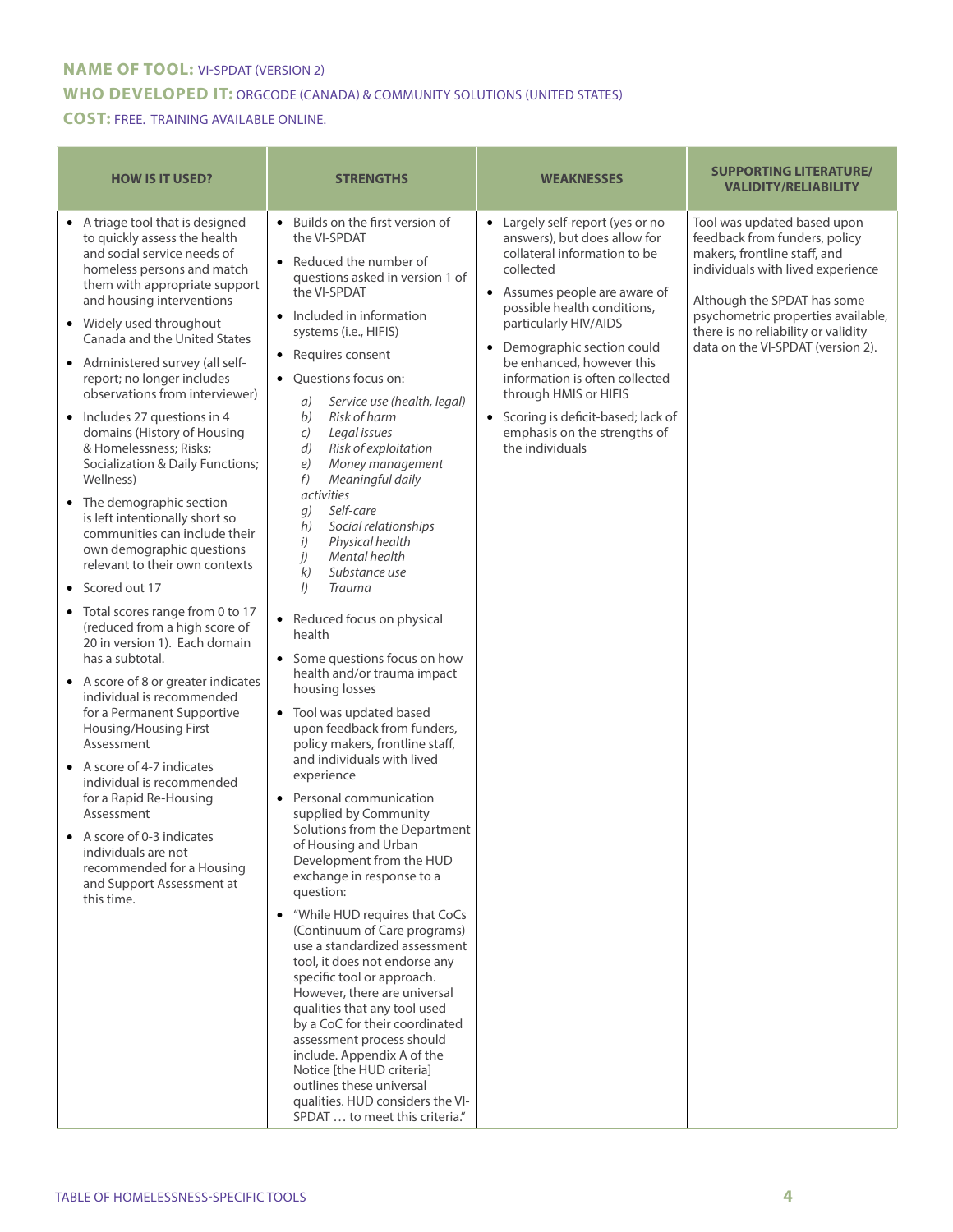## **NAME OF TOOL:** MEMPHIS/SHELBY COUNTY INTAKE/ASSESSMENT PACKET **WHO DEVELOPED IT:** TENNESSEE (U.S.)

**COST:** APPEARS TO BE FREE

| <b>HOW IS IT USED?</b>                                                                                                                                                                                                                                                                                           | <b>STRENGTHS</b>                                                                                                                                                                                                                                                                                                                                                                                                                                                                                                                                                       | <b>WEAKNESSES</b>                                                                                                                                                                                                                                                                                                                                                                                                                                                                                                                                                     | <b>SUPPORTING LITERATURE/</b><br><b>VALIDITY/RELIABILITY</b> |
|------------------------------------------------------------------------------------------------------------------------------------------------------------------------------------------------------------------------------------------------------------------------------------------------------------------|------------------------------------------------------------------------------------------------------------------------------------------------------------------------------------------------------------------------------------------------------------------------------------------------------------------------------------------------------------------------------------------------------------------------------------------------------------------------------------------------------------------------------------------------------------------------|-----------------------------------------------------------------------------------------------------------------------------------------------------------------------------------------------------------------------------------------------------------------------------------------------------------------------------------------------------------------------------------------------------------------------------------------------------------------------------------------------------------------------------------------------------------------------|--------------------------------------------------------------|
| • An intake and assessment tool<br>• Administered survey (mainly<br>self-report, some opportunity<br>for interviewer to provide<br>assessment)<br>Questions focus on housing,<br>$\bullet$<br>service use, criminal history,<br>health status, substance use,<br>and a monthly budget<br>• No mention of scoring | Military service question<br>includes whether individual<br>has served or if anyone else in<br>household has<br>Includes composition of<br>$\bullet$<br>household questions (partner/<br>dependent(s)/etc.)<br>Includes questions about :<br>$\bullet$<br>• Evictions<br>• Health conditions<br>• Detailed qualitative housing<br>questions (any previous<br>housing? Name on lease?<br>Subsidized housing?)<br>• Types of health and social<br>services<br>• Health conditions<br>• Legal involvement<br>• Consequences of substance use<br>• Detailed monthly budget | Very basic demographics<br>$\bullet$<br>section<br>Hardly any mention of mental<br>$\bullet$<br>health<br>Substance use questions<br>$\bullet$<br>do not touch upon severity<br>of use or patterns of usage;<br>uses a "lifetime" timeframe:<br>not attuned to possibility of<br>recovery<br>• No mention of housing<br>preferences<br>• No mention of victimization<br>Asks for contact information<br>$\bullet$<br>of friends/relatives but no<br>questions about quality of<br>these relationships<br>No mention of chronic/<br>$\bullet$<br>episodic homelessness | No psychometric properties<br>reported                       |

#### **NAME OF TOOL:** HOMELESSNESS ASSET AND RISK SCREENING TOOL (HART) **WHO DEVELOPED IT:** UNIVERSITY OF CALGARY, FACULTY OF SOCIAL WORK & CALGARY HOMELESS FOUNDATION **COST:** UNSURE

| <b>HOW IS IT USED?</b>                                                                                                                                                                                                                                                                                                     | <b>STRENGTHS</b>                                                                                                                                                                                                                                    | <b>WEAKNESSES</b>                                                                                                                                                                                                                                                                            | <b>SUPPORTING LITERATURE/</b><br><b>VALIDITY/RELIABILITY</b>                                                                                                                                                                                                                                                                                                                                                                                                                                                     |
|----------------------------------------------------------------------------------------------------------------------------------------------------------------------------------------------------------------------------------------------------------------------------------------------------------------------------|-----------------------------------------------------------------------------------------------------------------------------------------------------------------------------------------------------------------------------------------------------|----------------------------------------------------------------------------------------------------------------------------------------------------------------------------------------------------------------------------------------------------------------------------------------------|------------------------------------------------------------------------------------------------------------------------------------------------------------------------------------------------------------------------------------------------------------------------------------------------------------------------------------------------------------------------------------------------------------------------------------------------------------------------------------------------------------------|
| • Identifies vulnerability to<br>homelessness in at-risk<br>populations in order to provide<br>early interventions<br>• Administered survey<br>• 21 main questions<br>• Extra questions for four groups<br>(youth, women, older adults,<br>peoples of Aboriginal origins)<br>• Could not find how to score<br>this measure | Includes questions about<br>$\bullet$<br>housing post-hospital/<br>corrections stay<br><b>Employment questions</b><br>$\bullet$<br>Social support questions<br>$\bullet$<br>Childhood/youth questions<br>$\bullet$<br>• Specialized group questions | Homelessness questions are<br>$\bullet$<br>weak<br>For health questions,<br>$\bullet$<br>affirmative answers only if<br>diagnosis has been given<br>Substance use questions weak<br>$\bullet$<br>Adult female specialized group<br>$\bullet$<br>questions could be asked of<br>males as well | Supporting literature:<br>On the brink? A pilot study of the<br>Homelessness Assets and Risk Tool<br>(HART) to identify those at risk of<br>becoming homeless.<br>Tutty, Bradshaw, Hewson,<br>MacLaurin, Waegemakers Schiff,<br>Worthington et al. (2012).<br>Tool has been assessed for<br>content and construct validity<br>by the authors of the tool.<br>Tool successfully differentiated<br>homeless individuals from<br>individuals at-risk of homelessness.<br>No reliability analyses were<br>conducted. |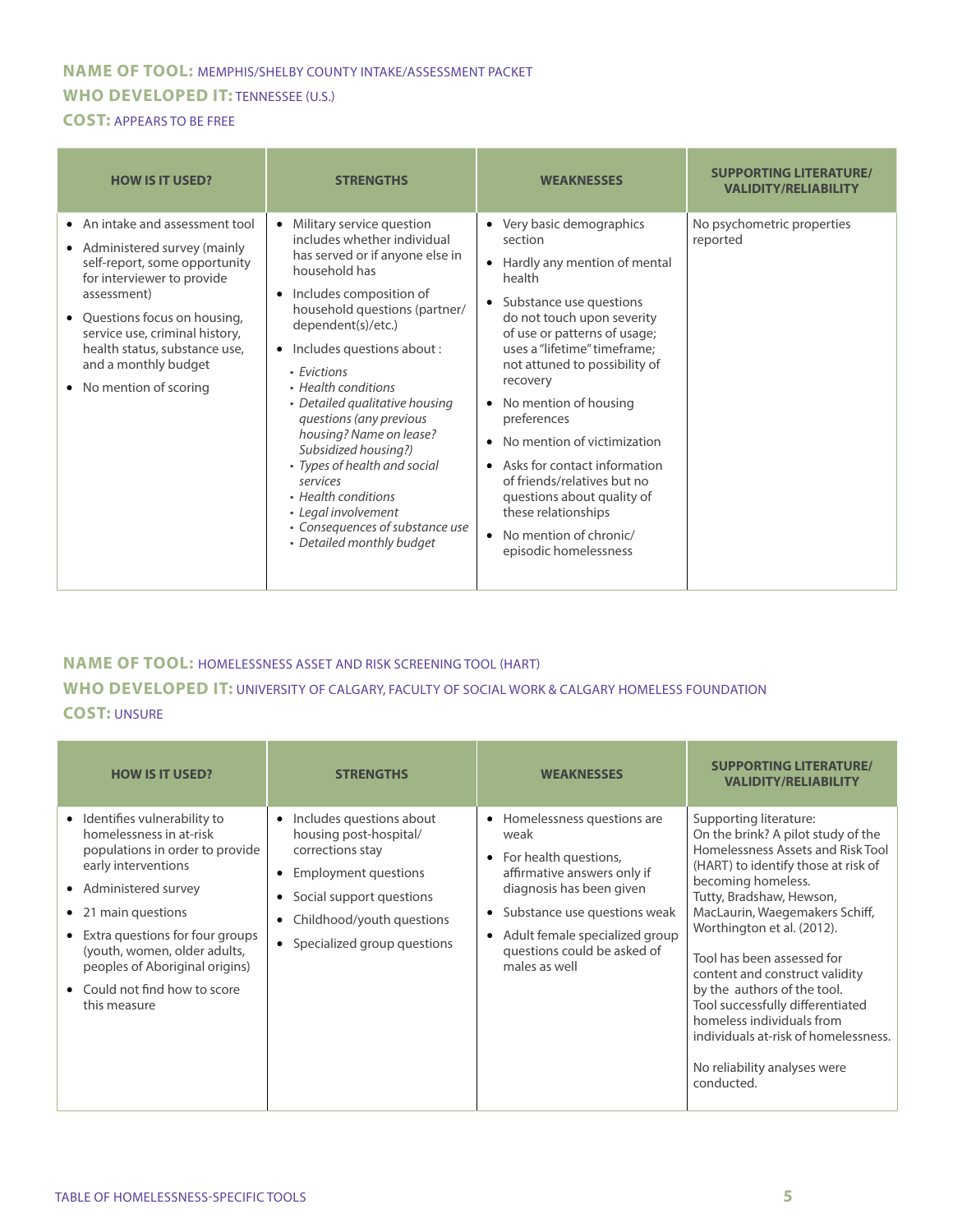#### **NAME OF TOOL:** ALLIANCE COORDINATED ASSESSMENT TOOL SET **WHO DEVELOPED IT:** NATIONAL ALLIANCE TO END HOMELESSNESS (U.S.A.) **COST:** APPEARS TO BE FREE

| <b>HOW IS IT USED?</b>                                                                                                                                                                                                                                                                                                                                                                                                                                                           | <b>STRENGTHS</b>                                                                                                                                                                                                                                                                                                                                                                                                                                                                                                                                                                                                                                                                                                                                      | <b>WEAKNESSES</b>                                                                                                                                                                                                                                                                                                                                                                                                                                                                                                                                                                                                                                                                                  | <b>SUPPORTING LITERATURE/</b><br><b>VALIDITY/RELIABILITY</b> |
|----------------------------------------------------------------------------------------------------------------------------------------------------------------------------------------------------------------------------------------------------------------------------------------------------------------------------------------------------------------------------------------------------------------------------------------------------------------------------------|-------------------------------------------------------------------------------------------------------------------------------------------------------------------------------------------------------------------------------------------------------------------------------------------------------------------------------------------------------------------------------------------------------------------------------------------------------------------------------------------------------------------------------------------------------------------------------------------------------------------------------------------------------------------------------------------------------------------------------------------------------|----------------------------------------------------------------------------------------------------------------------------------------------------------------------------------------------------------------------------------------------------------------------------------------------------------------------------------------------------------------------------------------------------------------------------------------------------------------------------------------------------------------------------------------------------------------------------------------------------------------------------------------------------------------------------------------------------|--------------------------------------------------------------|
| • An assessment and housing<br>prioritization tool<br>• Order of questions:<br>a) 3 pre-screen questions<br>b) demographic questions<br>c) 5 prevention/diversion<br>questions<br>d) 13 questions to determine<br>housing prioritization<br>e) 3 questions determining<br>whether individual requires<br>population-specific services<br>f) Vulnerability Index<br>• Housing prioritization scored<br>using numerical scores and<br>color designations in a series<br>of tables. | Includes fleeing domestic<br>violence as part of the pre-<br>screen questions<br>Asks individual if they are an<br>actual resident of their current<br>location<br>Includes question about<br>$\bullet$<br>pregnancy<br>Asks about benefits currently<br>$\bullet$<br>being received<br>Prevention/diversion questions<br>address if current housing<br>could be continued with the<br>right supports if housing is<br>safe.<br>Prioritization questions ask if<br>$\bullet$<br>individual has received support<br>before to help them move back<br>into housing.<br>• Asks about dependants and<br>young parents<br>• Asks about criminal<br>involvement and if these<br>charges could influence<br>getting housing<br>Eviction history<br>$\bullet$ | • Includes fleeing domestic<br>violence as part of the pre-<br>screen questions<br>• Asks individual if they are an<br>actual resident of their current<br>location<br>• Includes question about<br>pregnancy<br>• Asks about current benefits<br>• Prevention/diversion questions<br>address if current housing<br>could be continued with the<br>right supports if housing is safe<br>Prioritization questions ask if<br>$\bullet$<br>individual has received support<br>before to help them move back<br>into housing.<br>• Asks about dependants and<br>young parents<br>• Asks about criminal<br>involvement and if these<br>charges could influence<br>getting housing<br>• Eviction history | No psychometric properties<br>reported                       |

## **NAME OF TOOL:** LONDONCARES **WHO DEVELOPED IT:** LONDON, ON (CANADA)

#### **COST:** UNSURE

| <b>HOW IS IT USED?</b>                                                                                | <b>STRENGTHS</b>                                                                                                                                             | <b>WEAKNESSES</b>                                                                        | <b>SUPPORTING LITERATURE/</b><br><b>VALIDITY/RELIABILITY</b> |
|-------------------------------------------------------------------------------------------------------|--------------------------------------------------------------------------------------------------------------------------------------------------------------|------------------------------------------------------------------------------------------|--------------------------------------------------------------|
| • Screening form for housing<br>stability services<br>• Administered survey<br>$\bullet$ 14 questions | Emphasis on service use<br>$\bullet$<br>(health, justice)<br>Asks whether individual is<br>mandated to live at a specific<br>address or any legal conditions | • No questions about mental<br>health, physical health,<br>substance use, social support | No psychometric properties<br>reported                       |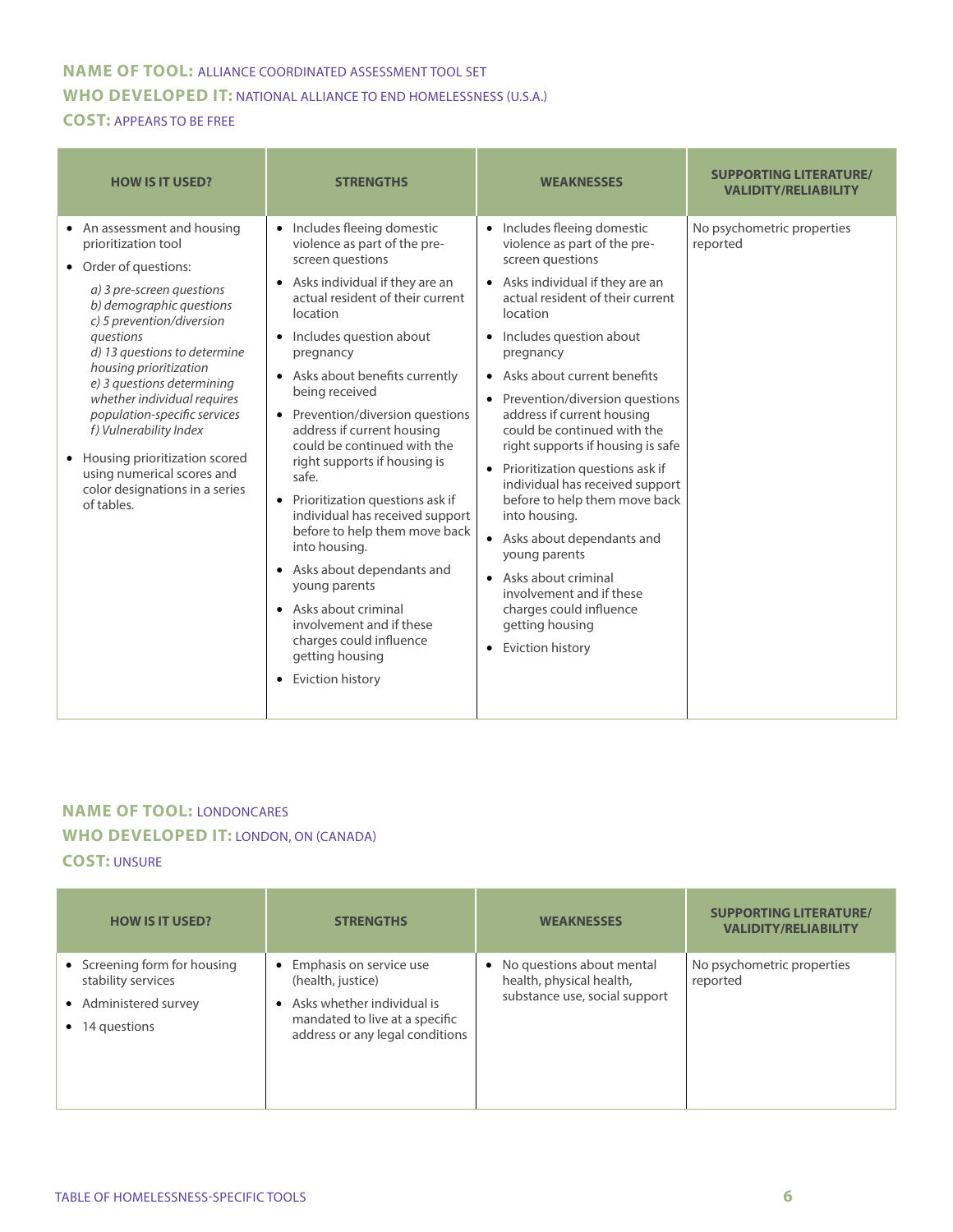#### **NAME OF TOOL:** DESC – VULNERABILITY ASSESSMENT TOOL

#### **WHO DEVELOPED IT:** DOWNTOWN EMERGENCY SERVICE CENTER – SEATTLE (U.S.)

#### **COST:** REQUIRES TRAINING BY DESC A LIMITED POOL OF ASSESSORS IS RECOMMENDED DESC HAS TO BE CREDITED FEEDBACK SHOULD BE PROVIDED TO DESC TO ASSIST WITH TOOL IMPROVEMENT

| • Assessment scale for<br>• Scoring based upon judgment<br>Psychometric properties have<br>The Washington Institute<br>for Mental Health Research<br>been analyzed<br>of interviewer<br>determining eligibility,<br>allocation of services, and<br>and Training analyzed the<br>Relatively short<br>• Domains may not be all-<br>$\bullet$<br>housing for homeless adults<br>psychometric properties of the<br>encompassing<br>Includes chronic (homeless for<br><b>VAT</b><br>• Includes 10 domains:<br>1+ years in past 3) and episodic<br>• Some scoring categories are<br>• Survival Skills<br>(4 episodes in past 3 years)<br>very robust<br>Inter-item reliability; Cronbach's<br>• Basic Needs<br>Includes vulnerability index as<br>$alpha = .66$<br>• Indicated Mortality Risks<br>one question<br>• Medical Risks<br>• Organization/Orientation<br>Inter-rater reliability; kappa = .67<br>• Mental Health<br>• Substance Use<br>Test-retest reliability = $.89$<br>• Communication<br>• Social Behaviours<br>• Homelessness<br>Validity -<br>• Each domain serves as one<br>A random set of assessor<br>question for a total of 10<br>narratives based on VAT interviews<br>questions.<br>were coded by an independent<br>assessor on a three point scale<br>• Each domain is measured<br>on the domains of the VAT. The<br>on a 1-5, with a score of "1"<br>assessor's scores were correlated<br>indicating no evidence of<br>with scores on individual VAT<br>vulnerability and a score of "5"<br>indicating severe vulnerability<br>scale (with the exception<br>to test concurrent convergent<br>of the last question that is<br>validity. The correlation matrix<br>measured on a 1-3 scale, with a<br>revealed consistently high<br>score of "1" indicating reduced<br>relationships between scores<br>evidence of vulnerability and<br>on each item of the VAT and its<br>a score of "3" indicating severe<br>corresponding score on the coded<br>vulnerability)<br>narratives (.54-.83) as well as with<br>• Allows for interviewer to add<br>the total scale scores (.83).<br>comments<br>• Items are summed to find total<br>These results mean that the<br>score<br>conducted ratings of the narrative<br>component of the VAT and the<br>• No cut-offs provided<br>ratings of both individual items of<br>• Those with highest scores are<br>the VAT scale and total score on<br>considered to be at highest<br>the scale were significantly related<br>risk and can be prioritized for<br>to one another (convergent<br>services<br>validity) and produced similar<br>results (concurrent validity)<br>Also consulted with local<br>physicians, substance abuse<br>specialists and Dr. Jim O'Connell<br>(researcher who focused on | <b>HOW IS IT USED?</b> | <b>STRENGTHS</b> | <b>WEAKNESSES</b> | <b>SUPPORTING LITERATURE/</b><br><b>VALIDITY/RELIABILITY</b>                                                    |
|------------------------------------------------------------------------------------------------------------------------------------------------------------------------------------------------------------------------------------------------------------------------------------------------------------------------------------------------------------------------------------------------------------------------------------------------------------------------------------------------------------------------------------------------------------------------------------------------------------------------------------------------------------------------------------------------------------------------------------------------------------------------------------------------------------------------------------------------------------------------------------------------------------------------------------------------------------------------------------------------------------------------------------------------------------------------------------------------------------------------------------------------------------------------------------------------------------------------------------------------------------------------------------------------------------------------------------------------------------------------------------------------------------------------------------------------------------------------------------------------------------------------------------------------------------------------------------------------------------------------------------------------------------------------------------------------------------------------------------------------------------------------------------------------------------------------------------------------------------------------------------------------------------------------------------------------------------------------------------------------------------------------------------------------------------------------------------------------------------------------------------------------------------------------------------------------------------------------------------------------------------------------------------------------------------------------------------------------------------------------------------------------------------------------------------------------------------------------------------------------------------------------------------------------------------------------------------------------------------------------------------------------------------------------------------------------------------------------------------------------------------|------------------------|------------------|-------------------|-----------------------------------------------------------------------------------------------------------------|
| mortality risks of homeless<br>individuals and whose work<br>Vulnerability Index) regarding the<br>the items making up the VAT                                                                                                                                                                                                                                                                                                                                                                                                                                                                                                                                                                                                                                                                                                                                                                                                                                                                                                                                                                                                                                                                                                                                                                                                                                                                                                                                                                                                                                                                                                                                                                                                                                                                                                                                                                                                                                                                                                                                                                                                                                                                                                                                                                                                                                                                                                                                                                                                                                                                                                                                                                                                                             |                        |                  |                   | items and the total score based on<br>ratings of another assessor in order<br>influenced the development of the |

 $\overline{\phantom{a}}$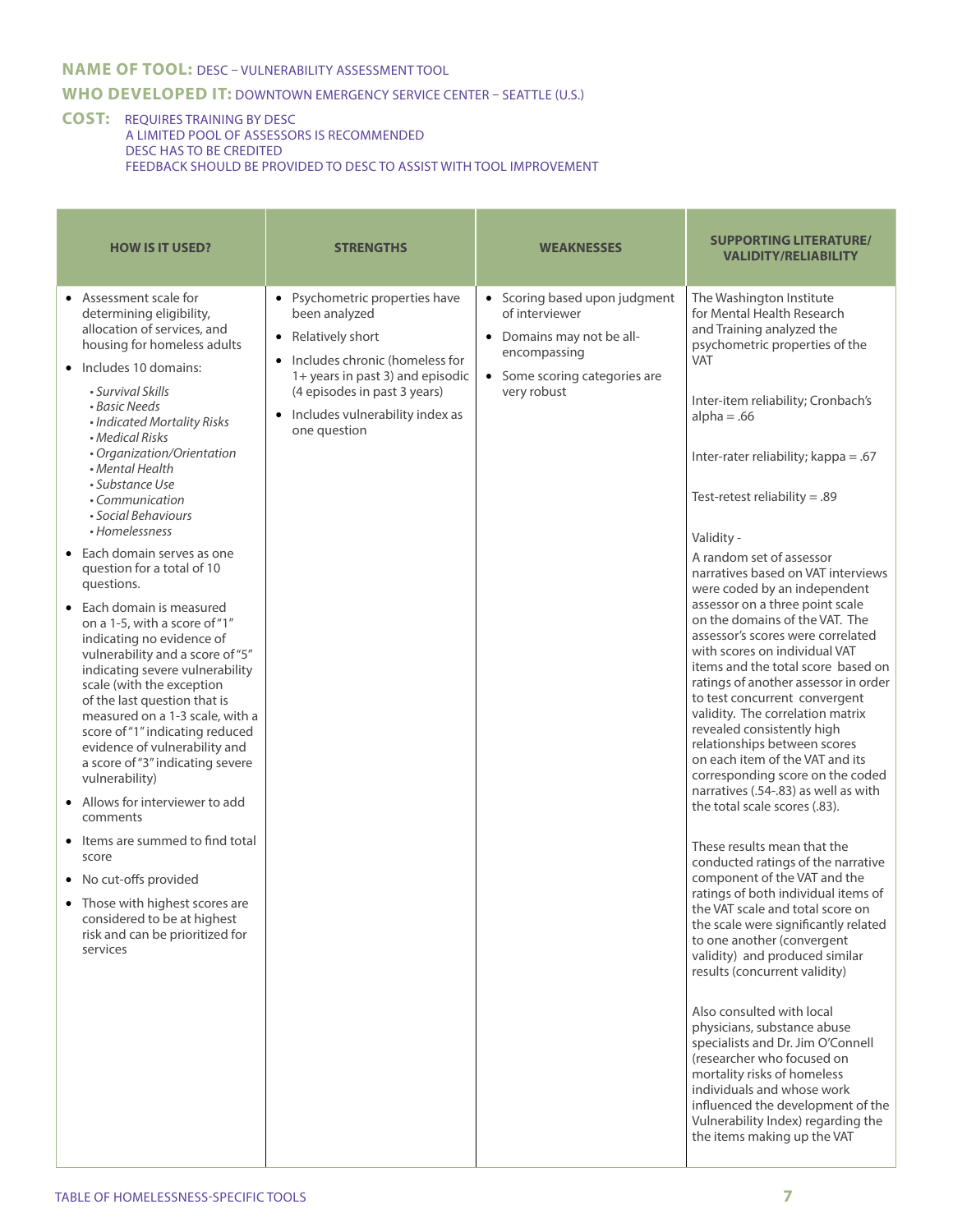#### **NAME OF TOOL:** HENNEPIN COUNTY RAPID EXIT SCREENING **WHO DEVELOPED IT:** HENNEPIN COUNTY, MINNESOTA **COST:** UNSURE

| <b>HOW IS IT USED?</b>                                                                                                                                                                                                                                                                                                                                                                           | <b>STRENGTHS</b>                                                                                                                                                                                                                          | <b>WEAKNESSES</b>                                                                                                                                                                                                                                                                                                                                                                         | <b>SUPPORTING LITERATURE/</b><br><b>VALIDITY/RELIABILITY</b> |
|--------------------------------------------------------------------------------------------------------------------------------------------------------------------------------------------------------------------------------------------------------------------------------------------------------------------------------------------------------------------------------------------------|-------------------------------------------------------------------------------------------------------------------------------------------------------------------------------------------------------------------------------------------|-------------------------------------------------------------------------------------------------------------------------------------------------------------------------------------------------------------------------------------------------------------------------------------------------------------------------------------------------------------------------------------------|--------------------------------------------------------------|
| • Assessment of housing<br>barriers; referral and shelter<br>diversion tool<br>• Administered survey<br>Ouestions:<br>$\bullet$<br>• Vocational History<br>• Rent History<br>• Credit History<br>• Substance Use<br>• Mental Health<br>• Physical Health<br>• Legal Involvement<br>• Relationships<br>• Family of Origin<br>• Vulnerability based upon<br>"barrier" codes<br>Unsure how to score | Relatively comprehensive<br>questions<br>Includes chronic and episodic<br>$\bullet$<br>(1 continuous year or 4 times<br>homeless in last 3 years)<br>From the NAEH website:<br>$\bullet$<br>• assessing risk of continued<br>homelessness | • Substance use questions weak<br>Questions regarding sobriety<br>- does not align with Housing<br>First philosophy<br>Mental health questions<br>$\bullet$<br>primarily based upon whether<br>individual is involved in<br>treatment<br>Physical health questions very<br>narrow<br>Difficult to follow<br>From the NAEH website:<br>From the NAEH website:<br>• assessing vulnerability | No psychometric properties<br>reported                       |

#### **NAME OF TOOL: DENVER ACUITY SCALE WHO DEVELOPED IT:** DENVER **COST:** UNSURE

| <b>HOW IS IT USED?</b>                                                                                                                                                                                                                                                                                                                        | <b>STRENGTHS</b>                                             | <b>WEAKNESSES</b>                                                                                                                                                                                                                                   | <b>SUPPORTING LITERATURE/</b><br><b>VALIDITY/RELIABILITY</b>                                                                                                            |
|-----------------------------------------------------------------------------------------------------------------------------------------------------------------------------------------------------------------------------------------------------------------------------------------------------------------------------------------------|--------------------------------------------------------------|-----------------------------------------------------------------------------------------------------------------------------------------------------------------------------------------------------------------------------------------------------|-------------------------------------------------------------------------------------------------------------------------------------------------------------------------|
| • Determines the intensity of<br>case management needed<br>$\bullet$ 8 domains<br>• Treatment participation<br>• Medication compliance<br>• Housing<br>• Basic needs<br>• Benefits and income stream<br>• Substance abuse<br>• Danger to self or others<br>• Crisis incidents<br>• 5-point rating scale: 1 (low<br>acuity) to 5 (high acuity) | Taps into important domains<br>$\bullet$<br>Easy to use<br>٠ | • Not necessarily developed<br>for use with a homeless<br>population<br>Not an eligibility scale<br>٠<br>No mention of demographic<br>questions<br>Evaluates treatment<br>$\bullet$<br>compliance - not compatible<br>with a Housing First approach | Supporting Literature: Intensity<br>and duration of intensive case<br>management services.<br>Sherman & Ryan (1998)<br>However, no psychometric<br>properties reported. |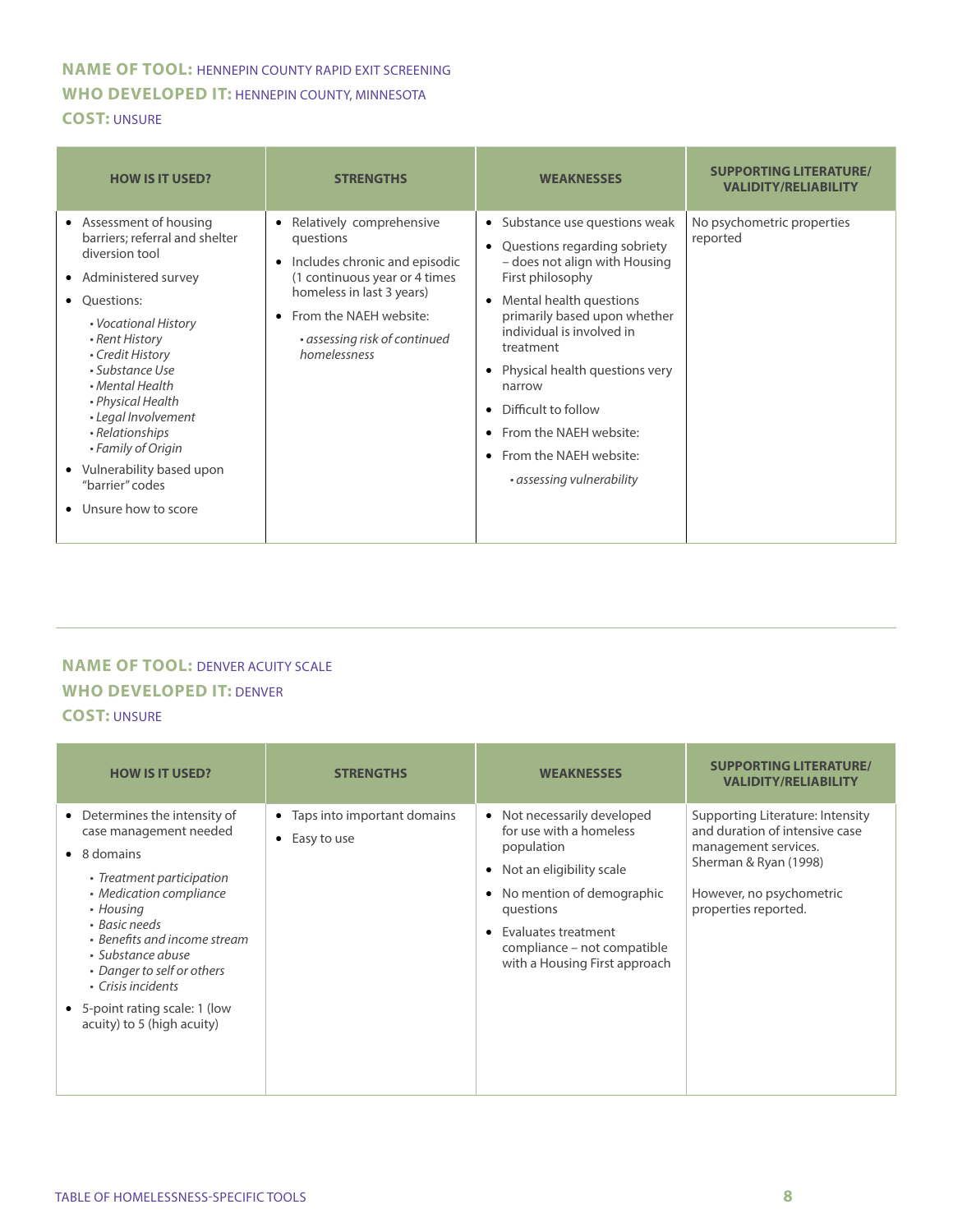#### **NAME OF TOOL:** CALGARY ACUITY SCALE **WHO DEVELOPED IT:** CALGARY HOMELESS FOUNDATION **COST:** FREE?

| <b>HOW IS IT USED?</b>                                                                                                                                                                                                                                                                                                                                                                                                                                                                                                                                                                                                                                                                                                                                                                                                                                                                                                                                                                                                                                       | <b>STRENGTHS</b>                                                                                                                                                                                                                                                                                                                                                                                                                    | <b>WEAKNESSES</b>                                                                                                                                                                                                                                               | <b>SUPPORTING LITERATURE/</b><br><b>VALIDITY/RELIABILITY</b>                                    |
|--------------------------------------------------------------------------------------------------------------------------------------------------------------------------------------------------------------------------------------------------------------------------------------------------------------------------------------------------------------------------------------------------------------------------------------------------------------------------------------------------------------------------------------------------------------------------------------------------------------------------------------------------------------------------------------------------------------------------------------------------------------------------------------------------------------------------------------------------------------------------------------------------------------------------------------------------------------------------------------------------------------------------------------------------------------|-------------------------------------------------------------------------------------------------------------------------------------------------------------------------------------------------------------------------------------------------------------------------------------------------------------------------------------------------------------------------------------------------------------------------------------|-----------------------------------------------------------------------------------------------------------------------------------------------------------------------------------------------------------------------------------------------------------------|-------------------------------------------------------------------------------------------------|
| • Assessment tool to assess the<br>$\bullet$ Easy to use<br>level and intensity of services<br>an individual requires, as well<br>as progress and/or setbacks<br>salient items<br>• Based upon the Denver Acuity<br>Scale<br>• Assessment completed by case<br>manager<br>• Uses an Excel spreadsheet.<br>Scores automatically.<br>• It assesses strengths and<br>barriers in the following areas:<br>• Economics<br>• Demographics<br>· Social and emotional<br>indicators<br>(domestic violence,<br>employability, social networks,<br>life skills)<br>• Extreme vulnerability (mental<br>health, substance abuse,<br>medical concerns, cognitive<br><i>abilities</i> )<br>• Case managers assess the level<br>of severity of issues in each<br>section on a scale from 1 (no<br>problem) to 5 (problem)<br>• Extreme vulnerability scores<br>are weighted more heavily<br>• Higher scores indicate greater<br>need<br>• Has 4 scoring cut-offs<br>indicating level of service<br>provision required<br>• Scales for single adults, youth,<br>and families | • Taps into important domains<br>• Weighting of particularly<br>• Easy to score. "Live"<br>scoring (e.g., total score is<br>automatically calculated as the<br>scale is filled out)<br>• Different versions of tool<br>depending upon client group<br>• Focuses on acuity (the level<br>of complexity of a person's<br>experience) as opposed to<br>vulnerability (e.g., risk of<br>housing loss; health and/or<br>mortality risks) | No mention of consent<br>$\bullet$<br>No housing questions<br>$\bullet$<br>• Demographic questions<br>lacking - problematic<br>• Not necessarily an eligibility<br>scale<br>• Scores are weighted and the<br>algorithm used to weigh the<br>scores is not clear | Based upon Denver Acuity Scale<br>No psychometric properties<br>reported for this specific tool |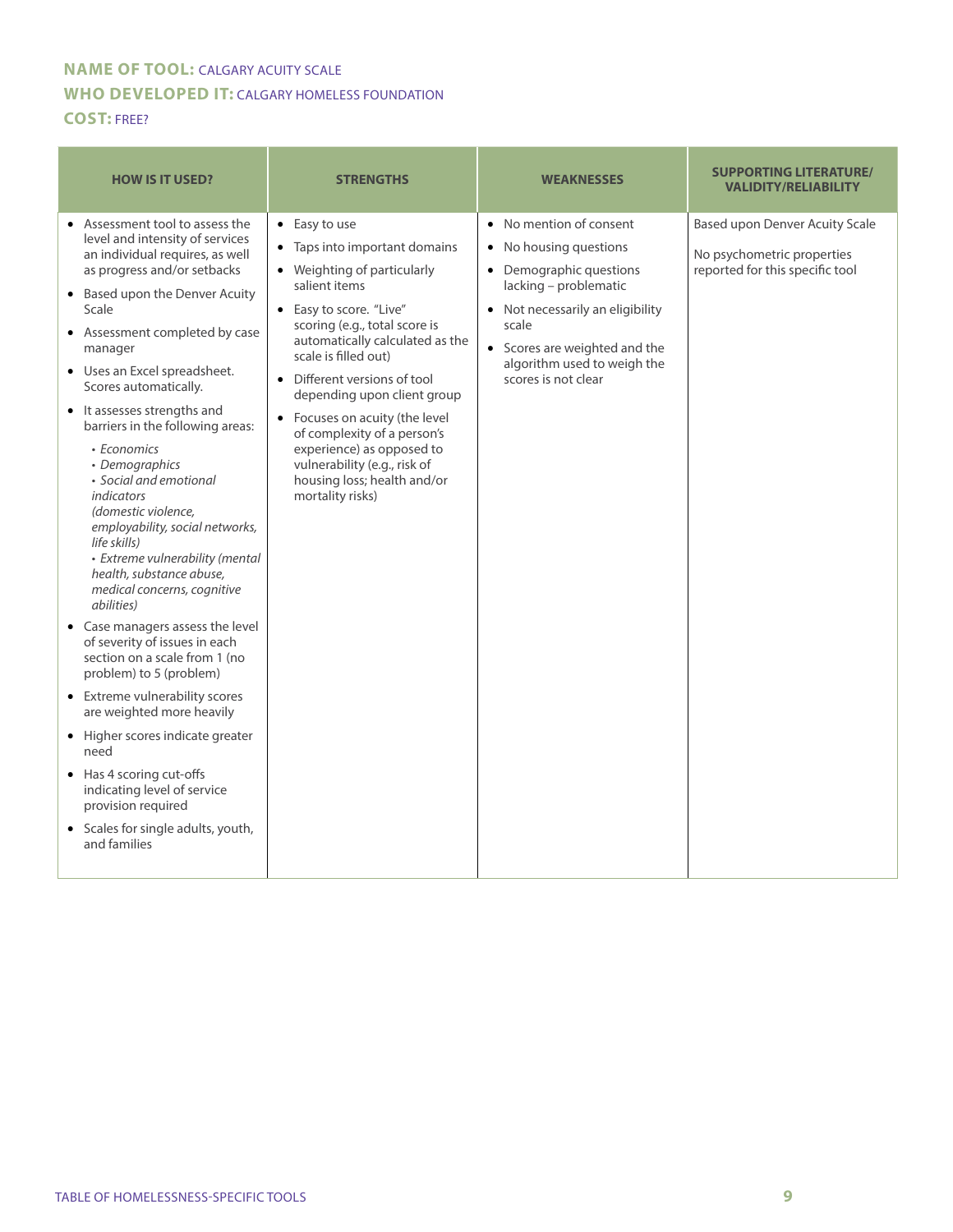## **NAME OF TOOL:** SWINBURNE STUDENT NEEDS SURVEY **WHO DEVELOPED IT:** AUSTRALIA

#### **COST:** UNSURE

| <b>HOW IS IT USED?</b>                                                                                                                                          | <b>STRENGTHS</b>                                          | <b>WEAKNESSES</b>            | <b>SUPPORTING LITERATURE/</b><br><b>VALIDITY/RELIABILITY</b> |
|-----------------------------------------------------------------------------------------------------------------------------------------------------------------|-----------------------------------------------------------|------------------------------|--------------------------------------------------------------|
| • Contains 17 main questions,<br>with some questions having<br>several sub-questions.<br>• Ouestions use more traditional<br>likert rating scales (1 to 4 or 5) | • Appropriate for youth<br>population<br>Taps into assets | • Not appropriate for adults | Unsure                                                       |

# **NAME OF TOOL:** RURAL ARIZONA SELF-SUFFICIENCY MATRIX **WHO DEVELOPED IT:** ARIZONA

#### **COST:** UNSURE

| <b>HOW IS IT USED?</b>                                                                                                                                                                                                                                                                                                                                                                                                                                                                                                                                                                             | <b>STRENGTHS</b>                                                                                                                                                           | <b>WEAKNESSES</b>                                                                                                                                                   | <b>SUPPORTING LITERATURE/</b><br><b>VALIDITY/RELIABILITY</b>                          |
|----------------------------------------------------------------------------------------------------------------------------------------------------------------------------------------------------------------------------------------------------------------------------------------------------------------------------------------------------------------------------------------------------------------------------------------------------------------------------------------------------------------------------------------------------------------------------------------------------|----------------------------------------------------------------------------------------------------------------------------------------------------------------------------|---------------------------------------------------------------------------------------------------------------------------------------------------------------------|---------------------------------------------------------------------------------------|
| • Assessment scale that<br>measures the needs of<br>homeless individuals, targets<br>services, and evaluates service<br>provision<br>• Questions:<br>• Income<br>• Employment<br>• Shelter<br>$\cdot$ Food<br>• Childcare<br>• Children's Education<br>• Adult Education<br>• Legal<br>• Health Care<br>• Life Skills<br>• Mental Health<br>• Substance Abuse<br>• Family Relations<br>• Transportation/Mobility<br>• Community Involvement<br>• Safety<br>• Parenting Skills<br>• Each question rated on<br>five-point scale. 1=in crisis;<br>5=empowered<br>Unsure how to achieve total<br>score | Includes important domains<br>$\bullet$<br>such as food, community<br>involvement, and safety<br>• From the NAEH website:<br>· assessing risk of continued<br>homelessness | • No mention of chronic/<br>episodic<br>• No mention of service usage<br>• No inclusion of physical health<br>• From the NAEH website:<br>• assessing vulnerability | Psychometric properties of the<br>scale have been conducted, but<br>cannot be located |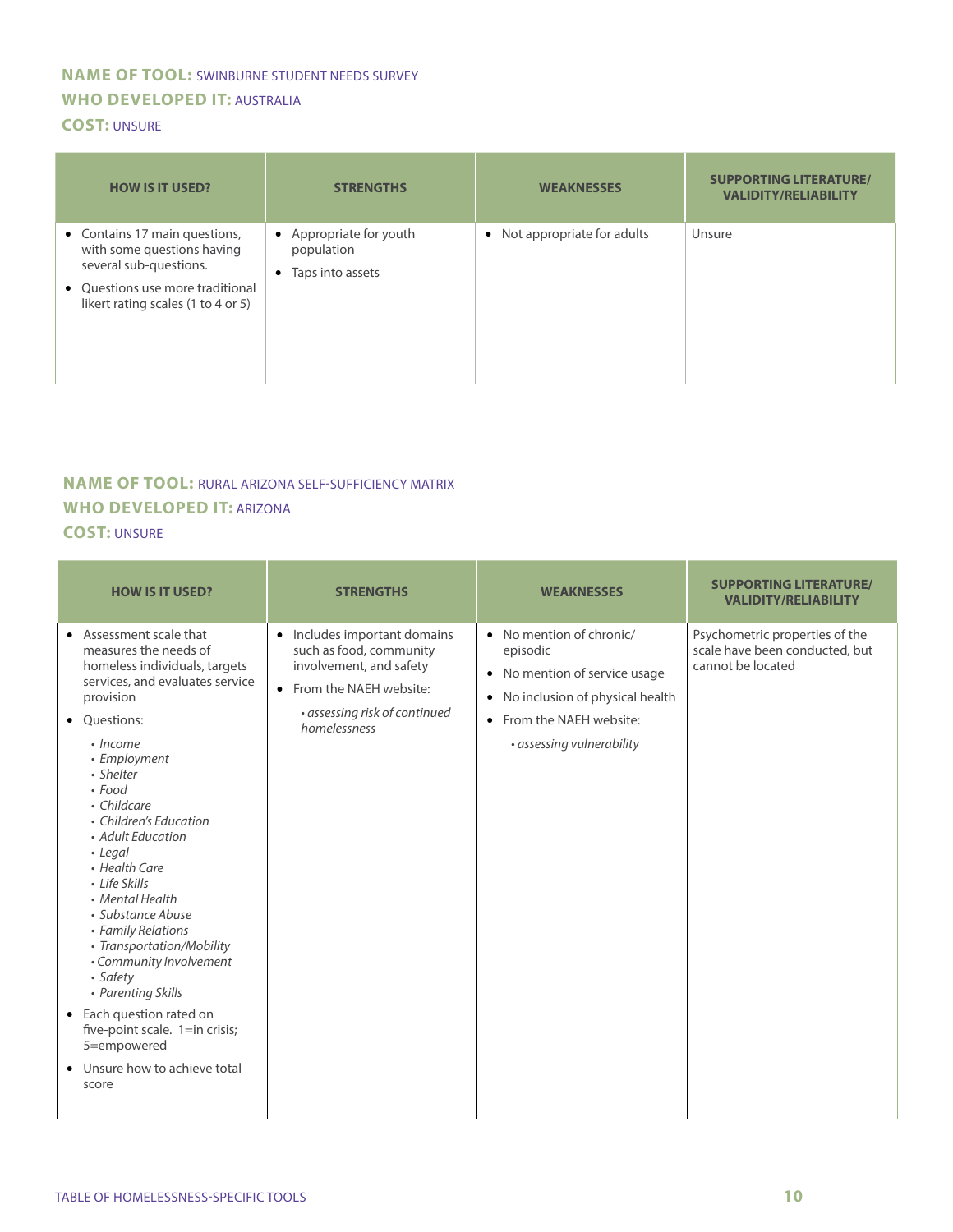#### **NAME OF TOOL:** PIT COUNT **WHO DEVELOPED IT:** CANADA **COST:** UNSURE

| <b>HOW IS IT USED?</b>                                                        | <b>STRENGTHS</b>                              | <b>WEAKNESSES</b> | <b>SUPPORTING LITERATURE/</b><br><b>VALIDITY/RELIABILITY</b> |
|-------------------------------------------------------------------------------|-----------------------------------------------|-------------------|--------------------------------------------------------------|
| • Created for use in point-in-time<br>counts                                  | • Contains important<br>demographic questions |                   | Being piloted                                                |
| • Contains approximately 29<br>questions (not all required to<br>be answered) | Easy to use<br>$\bullet$                      |                   |                                                              |
|                                                                               | Dropdown boxes<br>$\bullet$                   |                   |                                                              |
| • Allows for community specific<br>questions to be added                      | • Ensure there are no missing<br>data         |                   |                                                              |
| • Scoring                                                                     |                                               |                   |                                                              |
|                                                                               |                                               |                   |                                                              |

### **NAME OF TOOL:** MULTNOMAH COMMUNITY ABILITY SCALE **WHO DEVELOPED IT:** OREGON

#### **COST:** COST FOR MANUAL

| <b>HOW IS IT USED?</b>                                                                                                                                                                                                                                                                                                                                                                                                                                                              | <b>STRENGTHS</b>                                                                                                                                                      | <b>WEAKNESSES</b>                                                                                                                                                                                                                                                                                 | <b>SUPPORTING LITERATURE/</b><br><b>VALIDITY/RELIABILITY</b>                                                                                                                                                                             |
|-------------------------------------------------------------------------------------------------------------------------------------------------------------------------------------------------------------------------------------------------------------------------------------------------------------------------------------------------------------------------------------------------------------------------------------------------------------------------------------|-----------------------------------------------------------------------------------------------------------------------------------------------------------------------|---------------------------------------------------------------------------------------------------------------------------------------------------------------------------------------------------------------------------------------------------------------------------------------------------|------------------------------------------------------------------------------------------------------------------------------------------------------------------------------------------------------------------------------------------|
| • Assesses functioning of people<br>with mental illness living in the<br>community<br>• Contains 17 questions in 4<br>domains (Interference with<br>functioning; adjustment to<br>living; social competence;<br>behavioural problems)<br>• 1 to 5 anchored rating scale;<br>higher scores indicate better<br>community functioning<br>• Observer familiar with an<br>individual completes the rating<br>scale<br>• Structured interview for use<br>with the scale is also available | Domains are comprehensive<br>Easy to use<br>$\bullet$<br>Includes strength-based<br>$\bullet$<br>questions<br>Includes several mental health<br>functioning questions | • Not necessarily developed<br>for use with a homeless<br>population<br>Not an eligibility scale<br>No mention of demographic<br>$\bullet$<br>questions<br>Ouestions about homelessness<br>would need to be added<br>No script provided to gain<br>information to answer some of<br>the questions | Several articles have been<br>published on its psychometric<br>properties:<br>• Interrater reliability = $.85$ ;<br>test-retest reliability = $.83$<br>(Barker et al., 1994)<br>• Interrater reliability = .97<br>(Bassani et al., 2009) |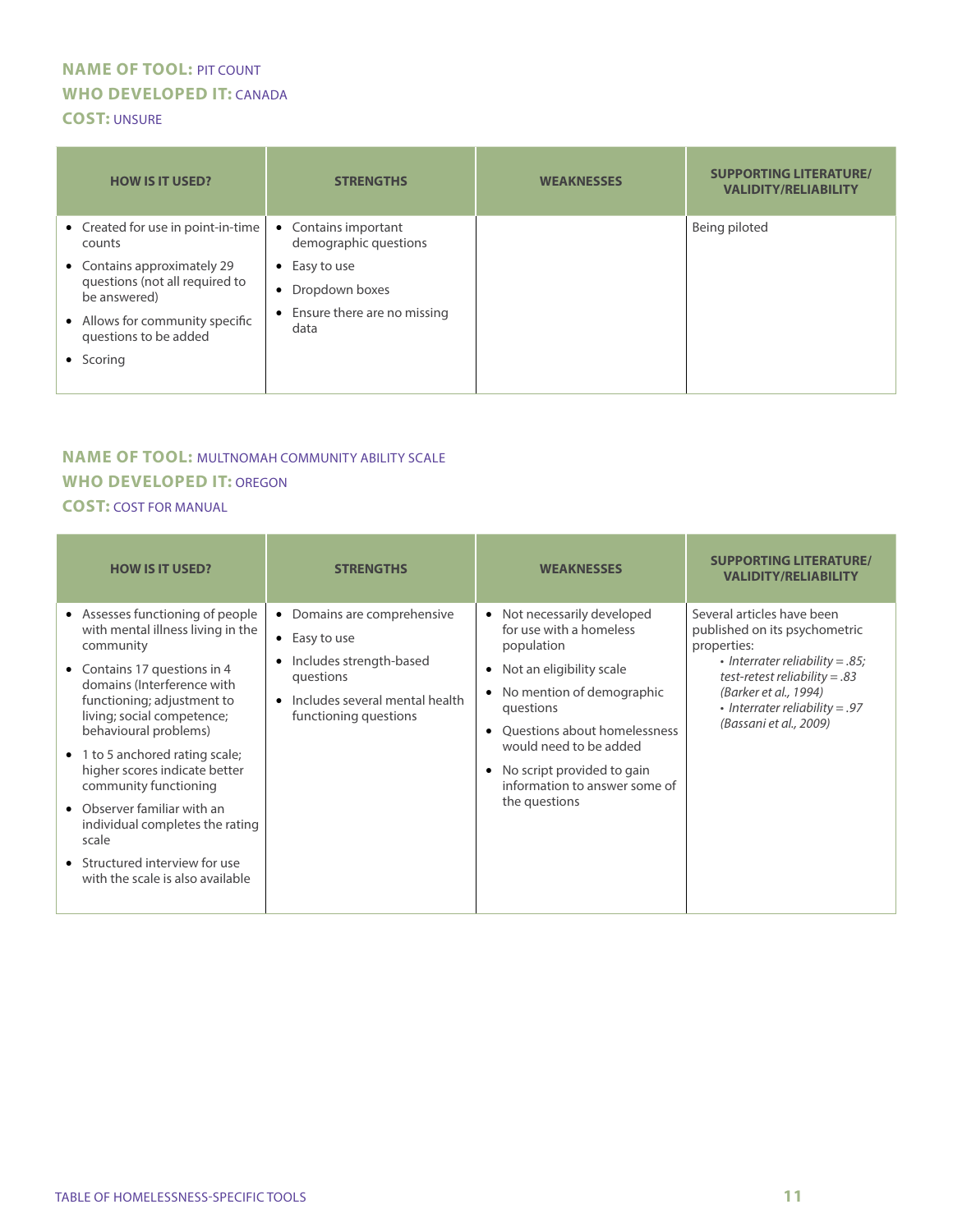# **Search History**

### **INITIAL SEARCH OF NON-CLINICAL TOOLS ALREADY IN USE (BOLD INDICATES SCALES WITH GREATEST POTENTIAL):**

- 1. Vulnerability Index (Common Ground)
	- a. Canadian version more salient
	- b. Strong focus on physical health
	- c. Vulnerability determined by time spent homeless and presence/absence of health conditions
	- d. No inclusion of strengths/assets/support
	- e. Not trauma-informed
	- f. Does have some research behind it and limited validity research

#### **2. Rehousing, Triage, and Assessment Survey (Calgary Homeless Foundation)**

- a. Canadian Version of the Vulnerability Index
- b. Demonstrates the same weaknesses as the VI
- c. Includes questions about PTSD, residential schools, and foster care
- d. Includes questions about housing preferences

3. VI-SPDAT versions 1 & 2 (OrgCode & Community Solutions)

- a. Informed by other questionnaires
- b. Widely used
- c. Does not have psychometric data behind it
- d. Deficit-based
- 4. Memphis/Shelby County Intake /Assessment Packet
	- a. No evidence behind it
	- b. Questions are of poor quality at times
	- c. Questions are not sensitive to circumstances of individuals
- 5. Alliance Coordinated Assessment Tool Set (National Alliance to End Homelessness)
	- a. Relatively new scale
	- b. No evidence behind it
	- c. Lengthy
	- d. Prioritization scale is detailed
	- e. Attention to various subgroups
	- f. A focus on prevention/diversion; perhaps not suited to street-based individuals

#### **6. Vulnerability Assessment Tool (DESC)**

- a. Has an evidence base
- b. Relatively short (10 questions)
- c. Requires training and prefers few assessors
- d. Includes the VI within it as one item

7. Homelessness Asset and Risk Screening Tool (HART) (Calgary)

- a. Questions based upon a literature review
- b. Attempts to include asset questions
- c. Scoring parameters not presented
- d. Appears tool requires further development
- 8. LondonCARes (London)
	- a. Does not tap into important domains
	- b. Only focuses on housing and service use
	- c. Does not assess vulnerability
	- d. No supporting evidence
- 9. Hennepin County Rapid Exit Screening
	- a. Does not assess vulnerability
	- b. No supporting evidence
- 10. Rural Arizona Self-Sufficiency Matrix
	- a. Taps into domains the other scales do not
	- b. Lacks questioning on several domains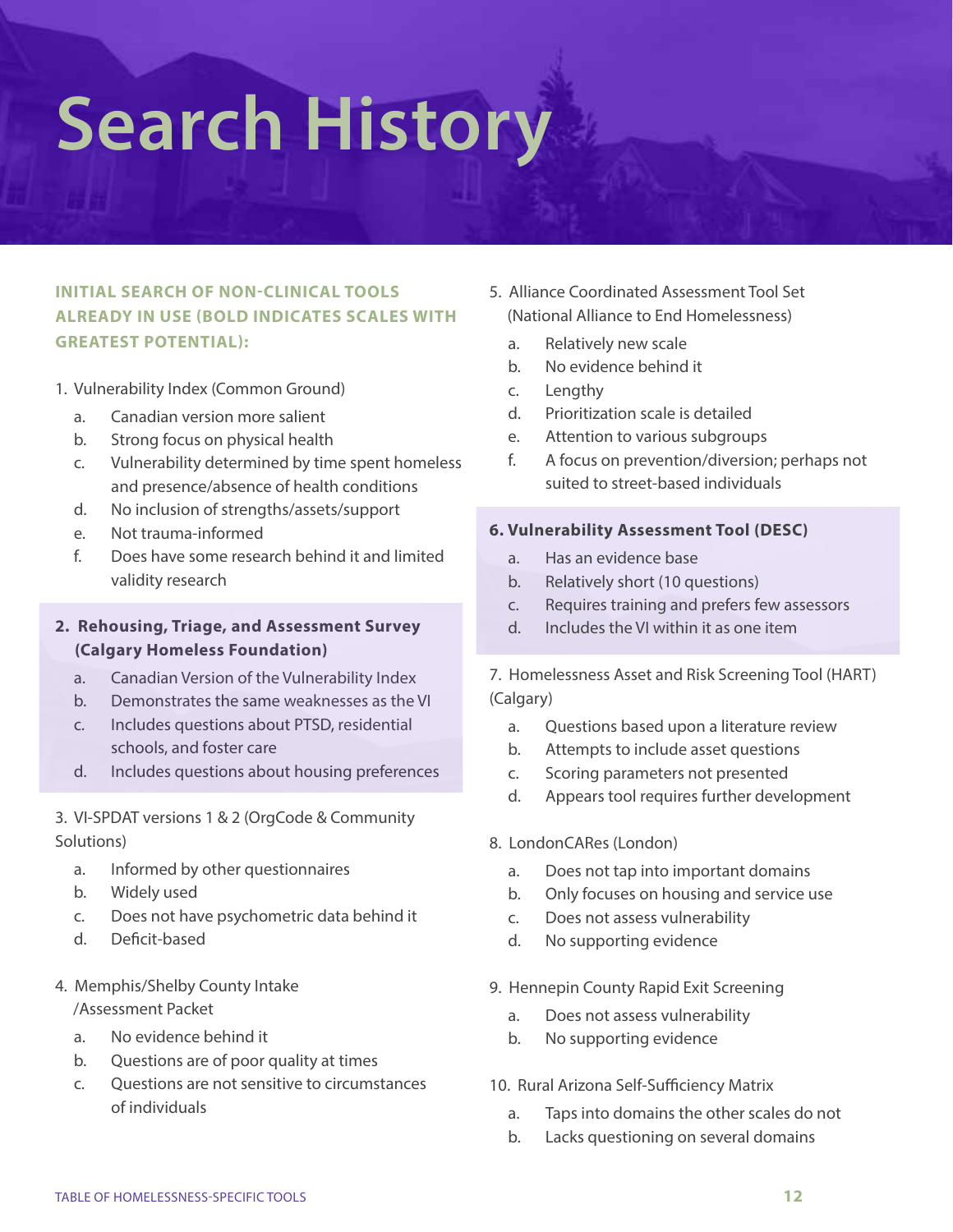#### **ADDITIONAL TOOLS AFTER CONSULTATION WITH TASK FORCE:**

#### **1. Calgary Acuity Scale**

- a. Easy to use with in-survey scoring
- b. Short
- c. Includes risks and assets/important domains
- d. Scoring categories provided
- e. Lacks demographic risk factors/not trauma informed
- 2. Denver Acuity Scale
	- a. Modified Canadian version available
- 3. Swinburne Student Needs Survey
	- a. Includes assets
	- b. Good for youth only
- 4. PIT Count Questionnaire
	- a. Being piloted
- 5. At Home/Chez Soi screener

#### 6. FUSE

- a. Based upon frequent users of services. Individuals are deemed as frequent users if they have frequent access to the health system, criminal justice system, and shelter system.
- 7. Trauma Index

# **RESULTS**

After a final review of the tools, it was concluded that the Vulnerability Assessment Tool was the best brief screening tool available that can assist with prioritization for Housing First programs.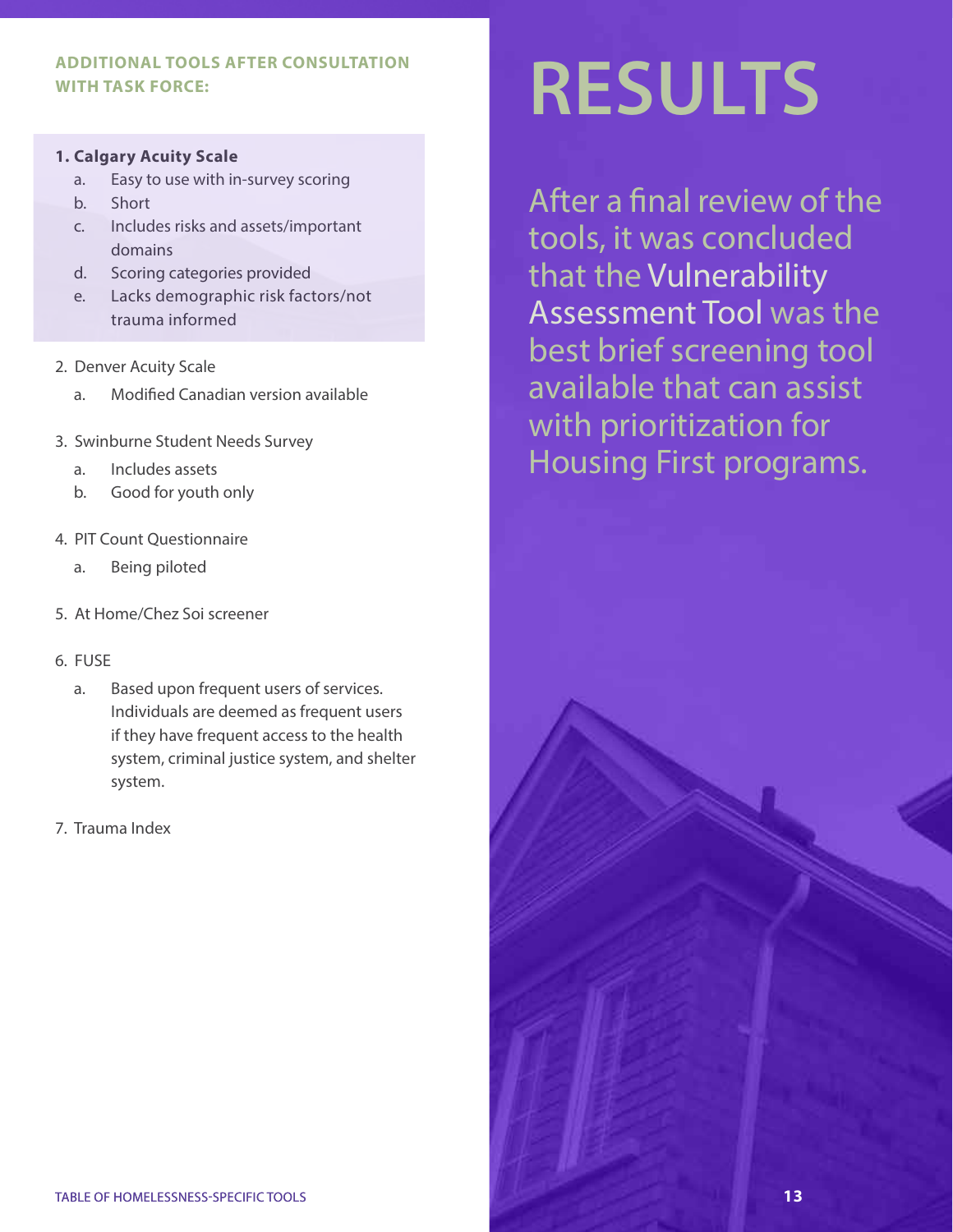# **APPENDIX A**

#### **SERVICE PRIORITIZATION DIRECTIVES**  CANADIAN GOVERNMENT

Housing First is an approach that focuses on moving people who are chronically and episodically homeless as rapidly as possible from the street or emergency shelters into permanent housing with supports that vary according to client need. The supports are provided by a case management team and/or a case manager that serves as a main point of contact for the client from assessment to follow-up.

The focus is primarily on the chronically and episodically homeless:

• **Chronically homeless** refers to individuals, often with disabling conditions (e.g. chronic physical or mental illness, substance abuse problems), who are currently homeless and have been homeless for six months or more in the past year (i.e. have spent more than 180 nights in a shelter or place not fit for human habitation).

\*\* To the extent possible, communities should prioritize those chronic homeless who have been homeless the longest.

• **Episodically homeless** refers to individuals, often with disabling conditions, who are currently homeless and have experienced three or more episodes of homelessness in the past year (of note, episodes are defined as periods when a person would be in a shelter or place not fit for human habitation for a certain period, and after at least 30 days, would be back in the shelter or place).

Note that the population at imminent risk of homelessness is not the focus of HPS Housing First activities. The population at imminent risk of homelessness is defined as individuals or families whose current housing situation ends in the near future (i.e. within one to two months) and for which no subsequent residence has been identified. These individuals are unable to secure permanent housing because they do not have sufficient resources or support networks immediately available to prevent them from moving to an emergency shelter or a public or private place not meant for human habitation.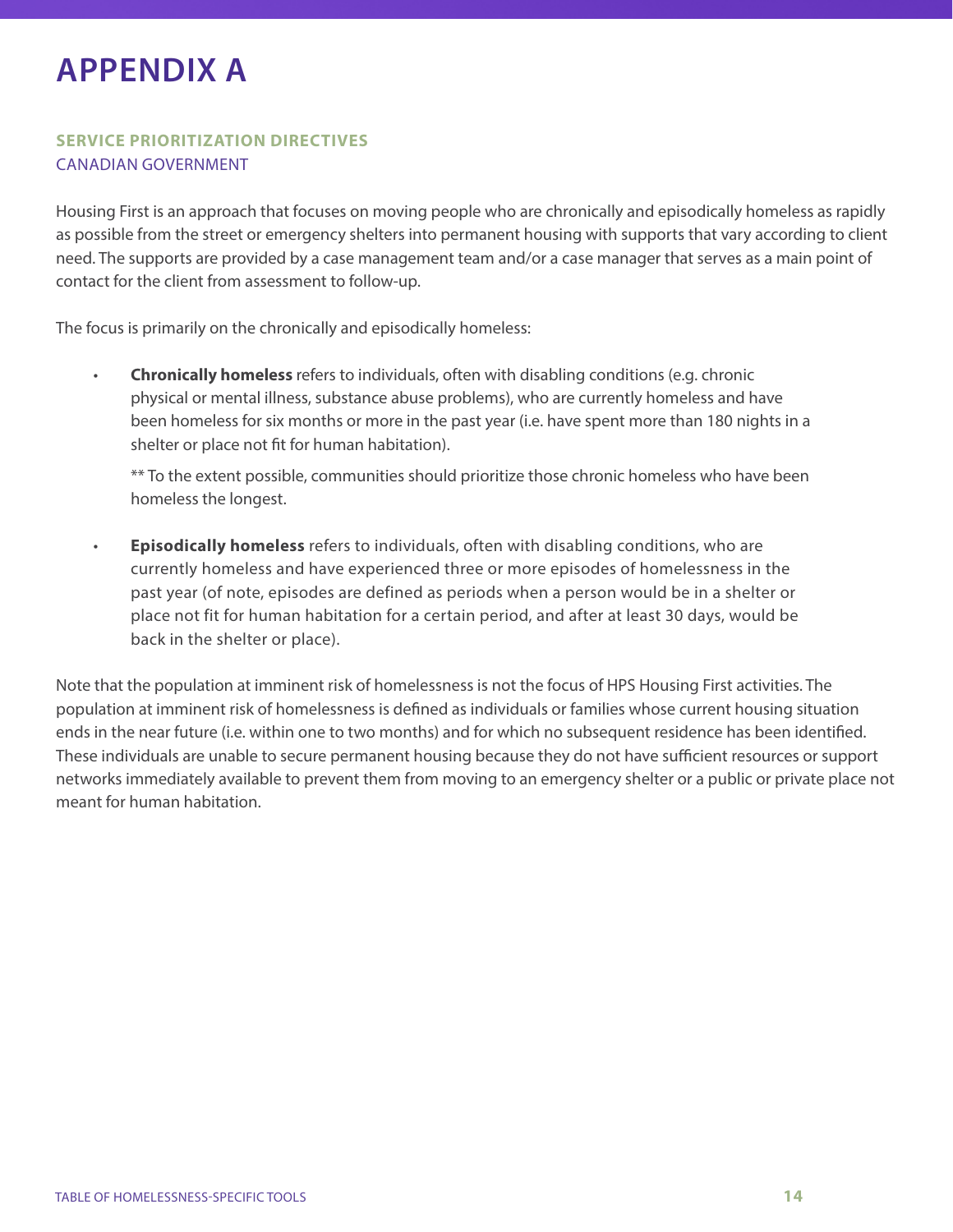# **APPENDIX B**

#### **RECOMMENDED QUALITIES OF A GOOD STANDARDIZED ASSESSMENT TOOL**

While HUD requires that CoCs use a standardized assessment tool, it does not endorse any specific tool or approach, there are universal qualities that any tool used by a CoC for their coordinated assessment process should include:

- **1. Valid**–Tools should be evidence-informed, criteria-driven, tested to ensure that they are appropriately matching people to the right interventions and levels of assistance, responsive to the needs presented by the individual or family being assessed, and should make meaningful recommendations for housing and services.
- **2. Reliable**–The tool should produce consistent results, even when different staff members conduct the assessment or the assessment is done in different locations.
- **3. Inclusive**–The tool should encompass the full range of housing and services interventions needed to end homelessness, and where possible, facilitate referrals to the existing inventory of housing and services.
- **4. Person-centered**–Common assessment tools put people–not programs–at the center of offering the interventions that work best. Assessments should provide options and recommendations that guide and inform client choices, as opposed to rigid decisions about what individuals or families need. High value and weight should be given to clients' goals and preferences.
- **5. User-friendly**–The tool should be brief, easily administered by non-clinical staff including outreach workers and volunteers, worded in a way that is easily understood by those being assessed, and minimize the time required to utilize.
- **6. Strengths-based**–The tool should assess both barriers and strengths to permanent housing attainment, incorporating a risk and protective factors perspective into understanding the diverse needs of people.
- **7. Housing First orientation**–The tool should use a Housing First frame. The tool should not be used to determine "housing readiness" or screen people out for housing assistance, and therefore should not encompass an in-depth clinical assessment. A more in-depth clinical assessment can be administered once the individual or family has obtained housing to determine and offer an appropriate service package.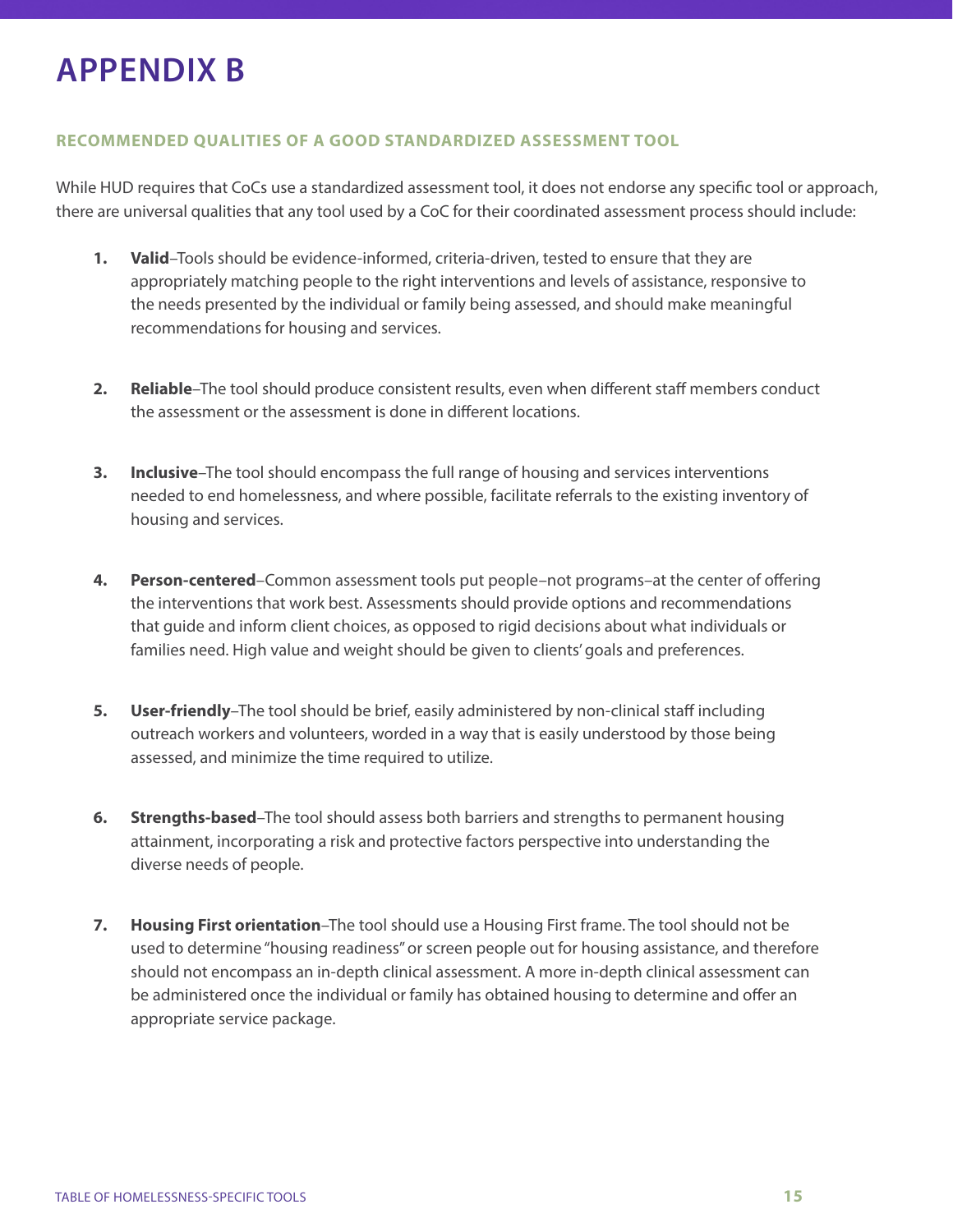- **8. Sensitive to lived experiences**–Providers should recognize that assessment, both the kinds of questions asked and the context in which the assessment is administered, can cause harm and risk to individuals or families, especially if they require people to relive difficult experiences. The tool's questions should be worded and asked in a manner that is sensitive to the lived and sometimes traumatic experiences of people experiencing homelessness. The tool should minimize risk and harm, and allow individuals or families to refuse to answer questions. Agencies administering the assessment should have and follow protocols to address any psychological impacts caused by the assessment and should administer the assessment in a private space, preferably a room with a door, or, if outside, away from others' earshot. Those administering the tool should be trained to recognize signs of trauma or anxiety. Additionally, the tool should link people to services that are culturally sensitive and appropriate and are accessible to them in view of their disabilities, e.g., deaf or hard of hearing, blind or low vision, mobility impairments
- **9. Transparent**–The relationship between particular assessment questions and the recommended options should be easy to discern. The tool should not be a "black box" such that it is unclear why a question is asked and how it relates to the recommendations or options provided.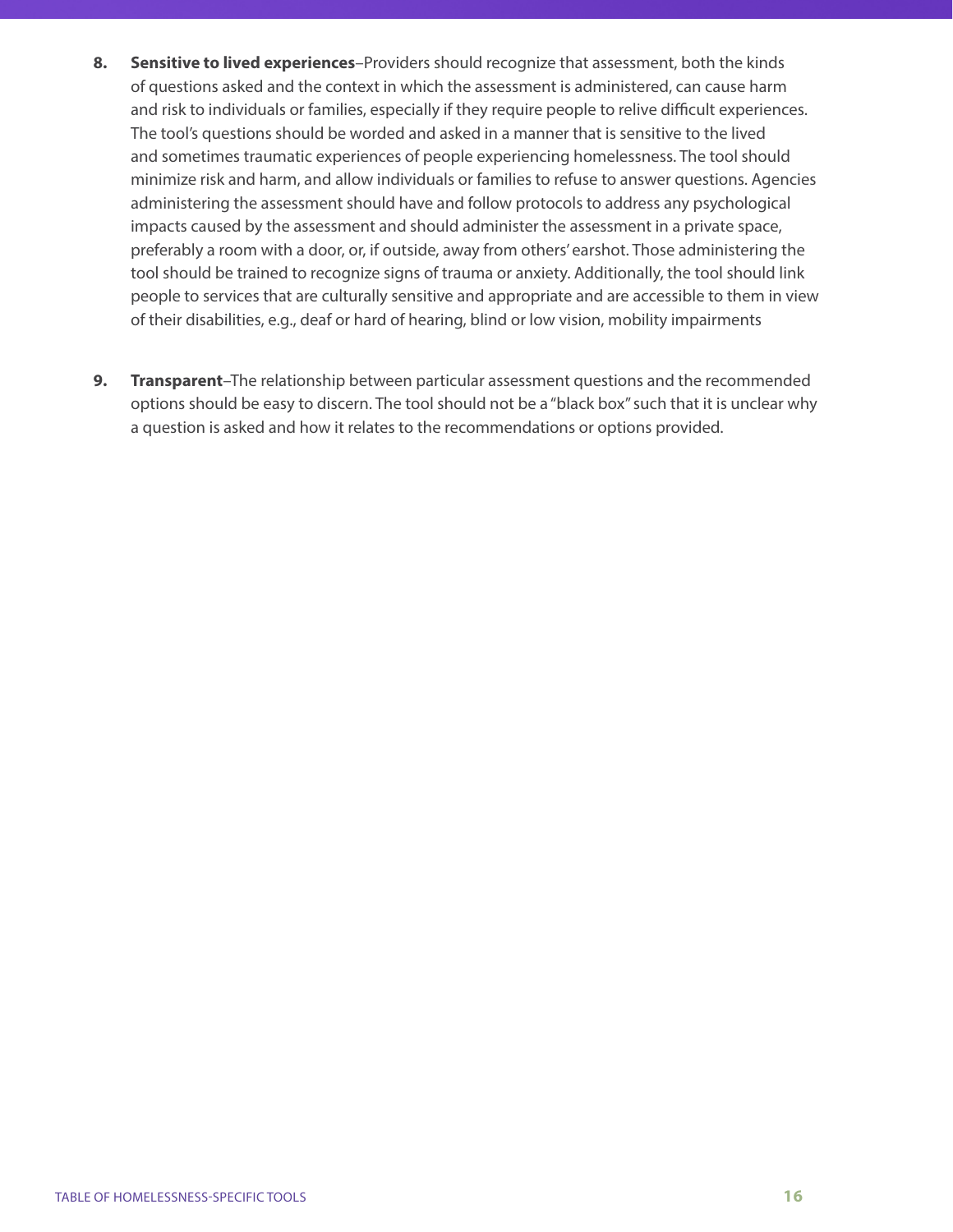# **APPENDIX C**

As the purpose of this review was to conduct a scan of existing practices and screening tools used in the homelessness sector, some tools that serve other functions were not included. One such tool, which is widely used within the homelessness sector, is the Service Prioritization Decision Assistance Tool (SPDAT). This tool was created by OrgCode Consulting, co-creators of the VI-SPDAT. The SPDAT is a multi-purpose tool which is designed to:

- **1.** Help prioritize which clients should receive what type of housing assistance intervention, and assist in determining the intensity of case management services;
- **2.** Prioritize the sequence of clients receiving those services;
- **3.** Help prioritize the time and resources of Frontline Workers;
- **4.** Allow Team Leaders and program supervisors to better match client needs to the strengths of specific Frontline Workers on their team;
- **5.** Assist Team Leaders and program supervisors to support Frontline Workers and establish service priorities across their team;
- **6.** Provide assistance with case planning and encourage reflection on the prioritization of different elements within a case plan;
- **7.** Track the depth of need and service responses to clients over time.

Since the goal of the taskforce was to focus exclusively on screening tools, we included the VI-SPDAT specifically designed for that function in our review. The multi-purpose nature of the SPDAT extended beyond the terms of our search so it was excluded.